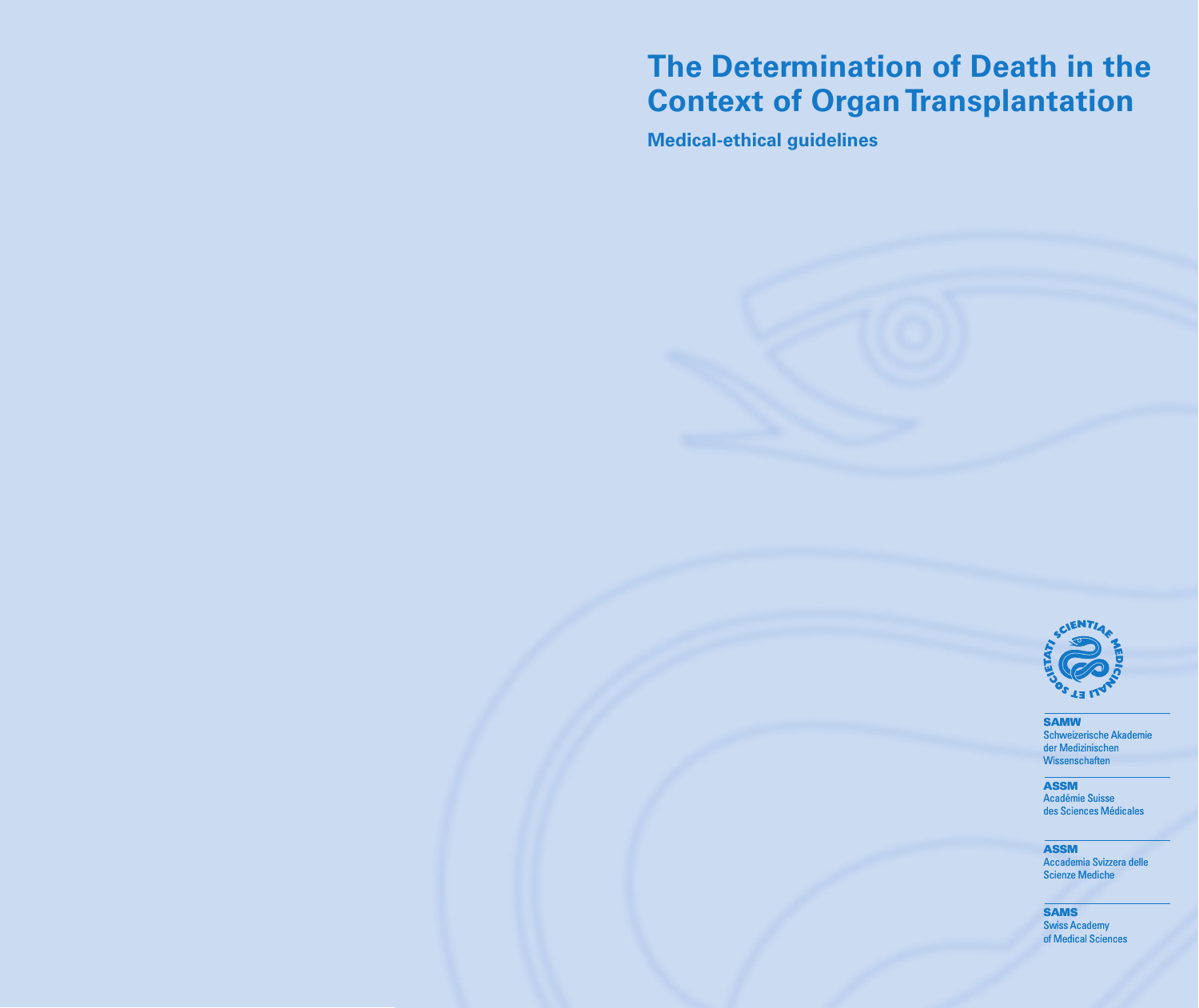# **The Determination of Death in the Context of Organ Transplantation**

# **Medical-ethical guidelines**

Approved by the Senate of the SAMS on 24 May 2011 The German text is the authentic version.

|    | I. Preamble           |                                                                                            | $\overline{\mathbf{3}}$ |
|----|-----------------------|--------------------------------------------------------------------------------------------|-------------------------|
|    |                       |                                                                                            |                         |
|    | <b>II. Guidelines</b> |                                                                                            | 5                       |
| 1. |                       | Criteria for death                                                                         | 5                       |
| 2. |                       | Determination of death                                                                     | 5                       |
|    | 2.1.                  | Death due to primary brain damage                                                          |                         |
|    | 2.2.                  | Death after permanent cardiac arrest                                                       |                         |
|    | 2.3.                  | Death in children                                                                          |                         |
|    | 2.4.                  | Professional qualifications                                                                |                         |
|    | 2.5.                  | Independence                                                                               |                         |
|    | 2.6.                  | Documentation                                                                              |                         |
| 3. |                       | Ascertainment of the patient's wishes                                                      | 9                       |
|    | 3.1                   | Discussion of organ donation and institution<br>of organ-preserving measures               |                         |
|    | 3.2.                  | Consent to organ removal and the institution<br>of medical measures for organ preservation |                         |
|    | 3.3.                  | Specific points relating to children                                                       |                         |
| 4. |                       | Organ removal in cases of death due to primary<br>brain damage                             | 11                      |
|    | 4.1.                  | Medical measures before death                                                              |                         |
|    | 4.2.                  | Medical measures after determination of death                                              |                         |
| 5. |                       | Organ removal in cases of death after cardiac arrest                                       | 13                      |
|    | 5.1.                  | Maastricht classification                                                                  |                         |
|    | 5.2.                  | Withdrawal of treatment (Maastricht category 3)                                            |                         |
|    | 5.3.                  | <b>Medical measures</b>                                                                    |                         |
| 6. |                       | <b>Care of relatives</b>                                                                   | 18                      |
| 7. |                       | <b>Management of the cadaver</b>                                                           | 19                      |
| 8. |                       | Training and support for the care team                                                     | 19                      |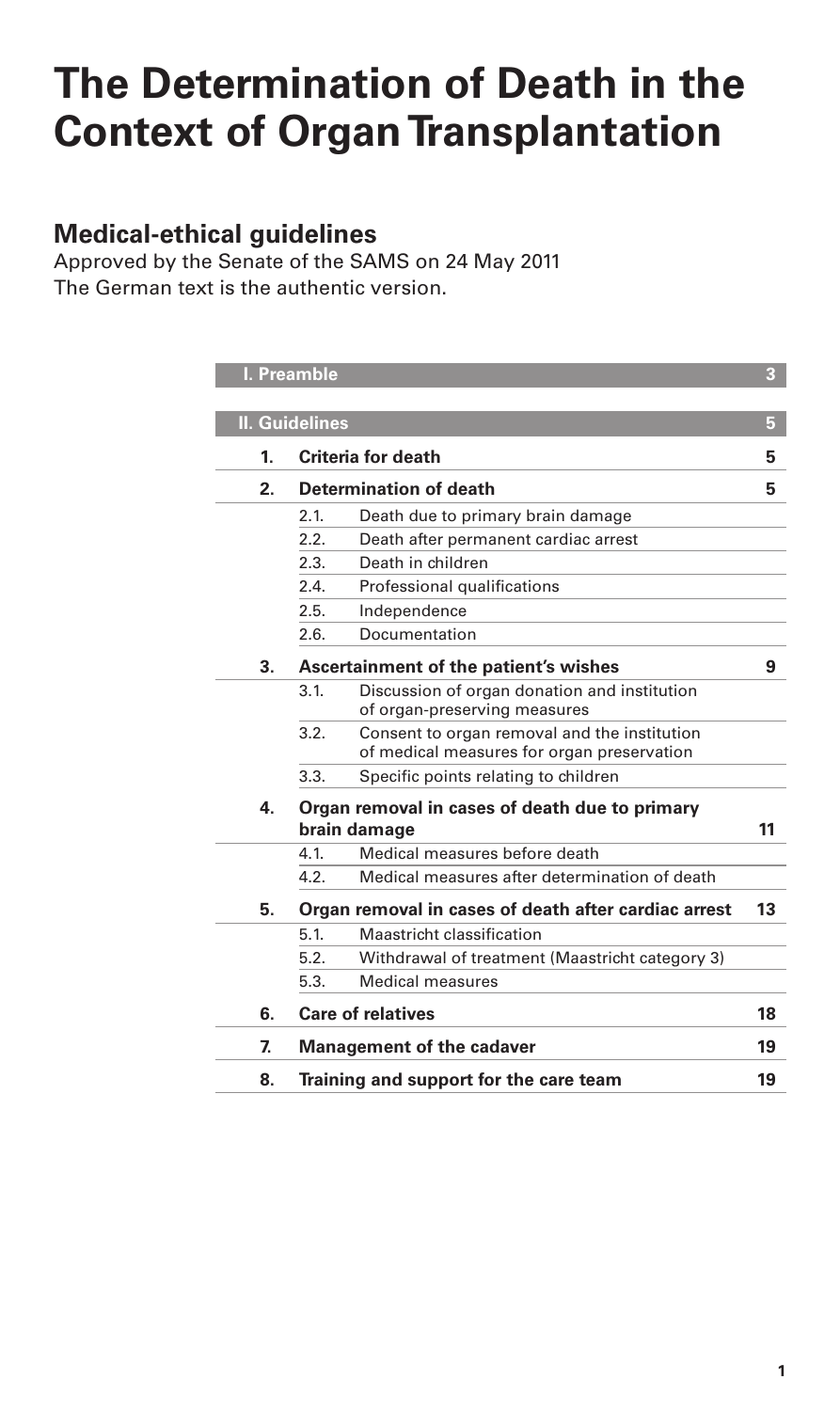| <b>III.</b> Appendix |                                                    |    |
|----------------------|----------------------------------------------------|----|
| А.                   | <b>Clinical signs of death</b>                     | 21 |
| В.                   | <b>Additional (instrumental) tests</b>             | 24 |
| C.                   | Protocols for determination of death               | 26 |
| D.                   | <b>Flow charts</b>                                 | 32 |
| Е.                   | <b>References</b>                                  | 34 |
|                      | Information on the preparation of these guidelines |    |

# **The determination of death in the context of organ transplantation**

**Medical-ethical guidelines**

# **I. Preamble**

Since 1 July 2007, the legal requirements for organ transplantation in Switzerland have been specified at the national level in the Federal Act on the Transplantation of Organs, Tissues and Cells (Transplantation  $Act)^1$ . As regards the criteria for death, the Act relies on the neurological definition, according to which a person is dead if all functions of his brain<sup>2</sup>, including the brainstem, have ceased irreversibly. For the determination of death, the Transplantation Ordinance makes reference to the SAMS guidelines on «The Determination of Death in the Context of Organ Transplantation». Legislators have thus made, not the definition of death, but the regulations for its proper determination subject to the current state of medical science. After death has been determined, organs may be removed if consent has been previously given by the donor or surrogate consent is obtained from authorized third parties (the so-called extended consent solution).

The definition of death comprises not just biological and medical, but also legal and ethical elements. It not only involves statements about pathophysiological conditions associated with death, but also implies a specific conception of life and death. In particular, it also indicates what procedures may be performed on the deceased. Ascertaining the patient's wishes, treating an organ donor up to the time of determination of death, applying medical measures for organ preservation until organs are removed and managing relatives are all responsibilities which involve major challenges and emotional stress for the treatment team. From an ethical and legal perspective, it is essential that death should be reliably diagnosed, the wishes of the deceased taken into account, and support provided for relatives during this difficult period. These are the goals pursued by the present guidelines. Firstly,



The central committtee of the SBK/ASI has approved these guidelines and recommends to their members and all nurses to apply them and to abide by them.

<sup>1</sup> Federal Act of 8 October 2004 on the Transplantation of Organs, Tissues and Cells (SR 810.21).

<sup>2</sup> Throughout the text, for the sake of readability, the masculine form is used in a gender-neutral manner.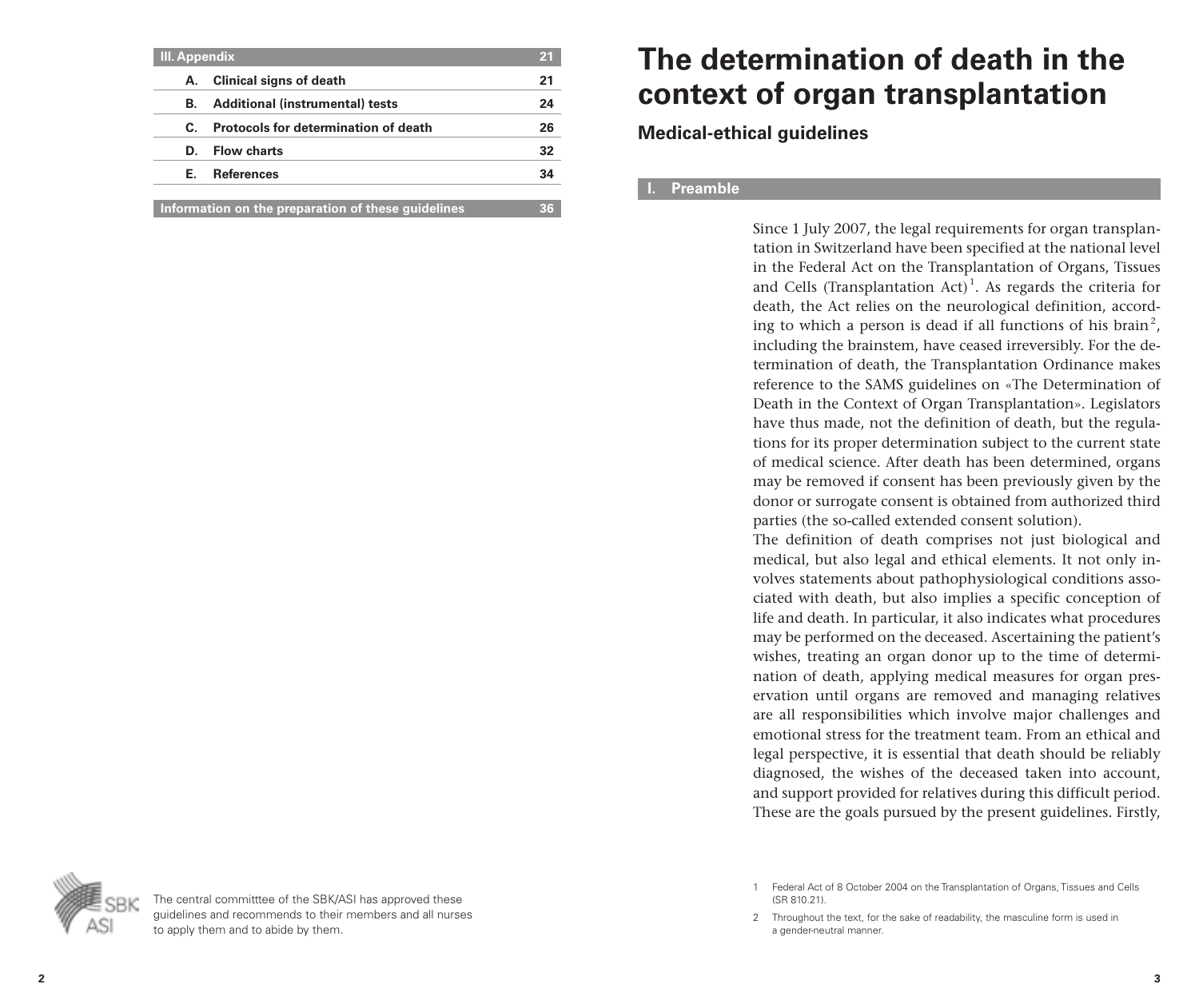they specify the clinical signs and additional tests which are to be taken into consideration in the determination of death; secondly, they define the processes leading up to organ removal and the responsibilities of the physicians and other professionals involved. They also deal with organ removal after irreversible cardiac arrest (non-heart-beating donation), addressing the specific ethical issues arising in this situation. These guidelines are based both on the Transplantation Act (TxG) and on an expert legal opinion concerning questions relating to organ removal from deceased persons and preparatory medical measures.<sup>3</sup>

# **II. Guidelines**

#### **1. Criteria for death4**

A person is dead if the functions of his brain, including the brainstem, have ceased irreversibly.5

With the irreversible cessation of all cerebral functions, a person permanently loses the organ that controls the entire organism. Thereafter, all organs, tissues and cells inevitably die. Death may be due to the following causes:

- irreversible cessation of the functions of the brain, including the brainstem, as a result of primary brain damage or disorder;
- permanent cardiac arrest, which reduces or abolishes the cerebral circulation, until the irreversible cessation of the functions of the brain and brainstem – and thus death – ensues (death after cardiac arrest).

# **2. Determination of death**

#### **2.1. Death due to primary brain damage**

The determination of death involves a clinical examination in which all seven of the following clinical signs must be observed:

- 1. coma;
- 2. bilaterally dilated pupils, unresponsive to light;
- 3. absent oculoephalic and vestibulo-ocular reflexes
- 4. absent corneal reflexes;
- 5. no cerebral response to painful stimuli;
- 6. absent cough and gag reflexes;
- 7. no spontaneous respiration (apnoea test).

The clinical examination is conducted jointly by two physicians («two pairs of eyes» principle); one of these clinicians must not be directly involved in caring for the patient. Both of the physicians diagnosing death must be suitably qualified (see Section 2.4.).

<sup>3</sup> Guillod O., Mader M.: Vorbereitende medizinische Massnahmen im Hinblick auf eine Organentnahme. Rechtsgutachten zu verschiedenen Fragen im Zusammenhang mit dem Transplantationsgesetz. March 2010 (www.bag.admin.ch/transplantation/00695/01488/11830/index.html?lang=de; also available in French)

<sup>4</sup> These criteria for death only relate to situations in which organ donation is envisaged. In all other cases, death is to be determined by a physician in accordance with the general rules of medical practice. Here, in particular, irreversible cardiopulmonary arrest, leading to death, is taken as the main criterion for death.

<sup>5</sup> Art. 9 TxG and Art. 7 Transplantation Ordinance (TxV).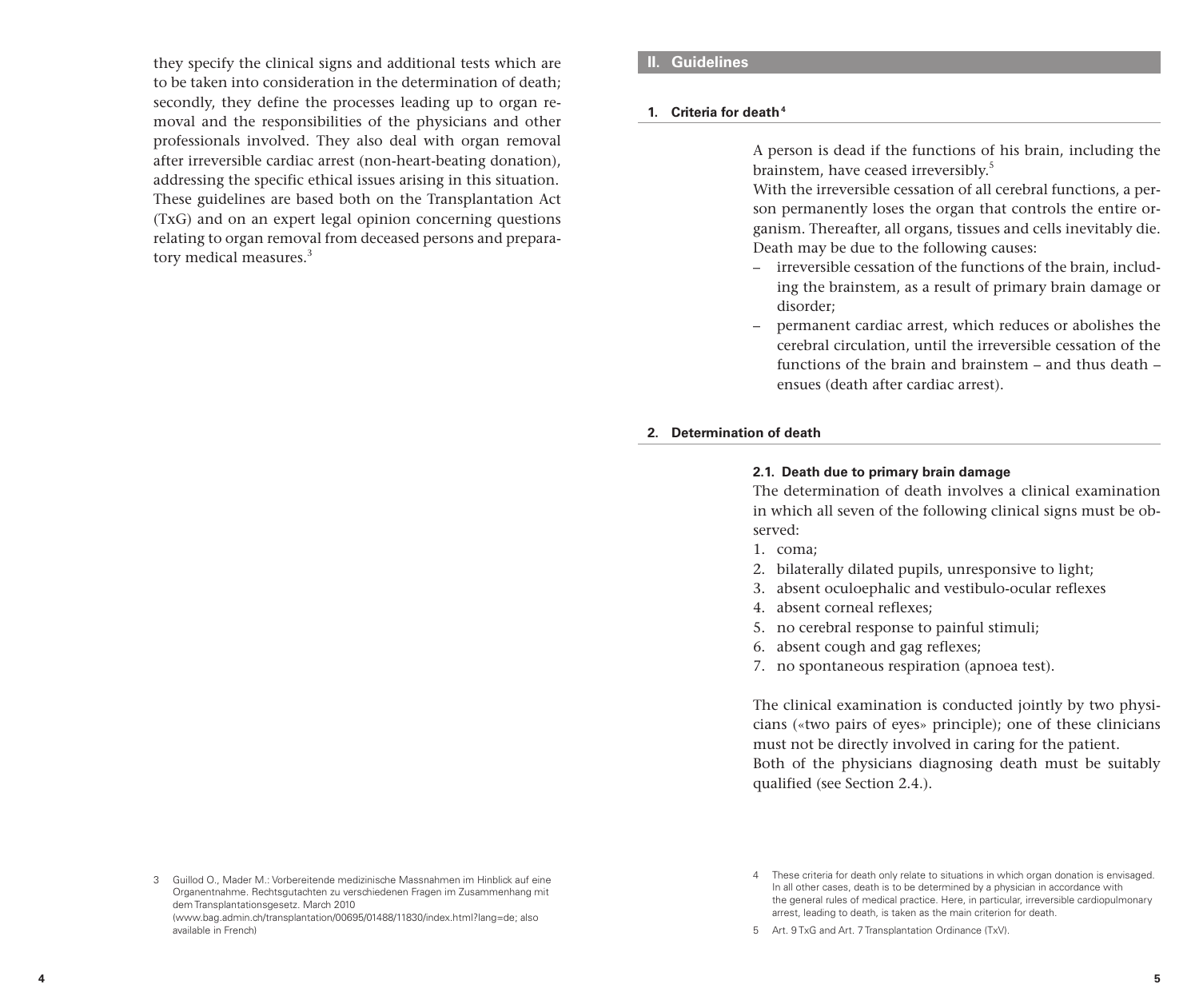If the cause of the cessation of brain function is clearly ap parent and the examination is carried out in accordance with the circumstances and methods described in the Annex 6 , the diagnosis is based exclusively on the clinical signs.<sup>7</sup>

If the cessation of brain function is not adequately explained by the structural damage detected by imaging, if potentially re versible factors cannot be excluded as contributory elements, or if cranial nerve function cannot be clinically assessed, then the absence of cerebral circulation must be demonstrated by means of an appropriate additional test.

For this purpose, the following methods may be used:

- transcranial Doppler ultrasonography or colour-coded du plex ultrasonography;
- computed tomography angiography (CTA);
- intra-arterial digital subtraction angiography (IA-DSA);
- magnetic resonance imaging and angiography.

The requirements for the various techniques are specified in the Appendix<sup>8</sup>.

#### **2.2. Death after permanent cardiac arrest**

Under the Transplantation Act, death in the case of perma nent cardiac arrest is also defined as irreversible cessation of the functions of the brain and brainstem. Here, death occurs as a result of permanent cessation of the cerebral circulation due to cardiac arrest.

After cardiac arrest (absence of cardiac activity) has been di agnosed by means of transthoracic echocardiography (TTE) in four-chamber view or from the subxiphoid position and a stand-off period (without resuscitation measures) of at least 10 minutes has elapsed, the following clinical signs are as sessed; all of these must be observed:

- 1. coma;
- 2. bilaterally dilated pupils, unresponsive to light;
- 3. absent oculocephalic and vestibulo-ocular reflexes;
- 4. absent corneal reflexes;
- 5. no cerebral response to painful stimuli;
- 6. absent cough and gag reflexes;
- 7. no spontaneous respiration.

- 7 The reliability of the clinical signs is widely recognized (cf. the literature listed in the Appendix). There is no evidence that better results are obtained if the examination is repeated after an interval for observation, provided that the initial examination is correctly performed.
- 8 III. Appendix B. Additional (instrumental) tests.

The clinical examination is conducted jointly by two suitably qualified physicians («two pairs of eyes» principle); one of these clinicians must not be directly involved in caring for the patient. Additional tests are not necessary, since the car diac arrest documented by TTE over a period of 10 minutes excludes the possibility of adequate cerebral circulation.<sup>9</sup>

#### **2.3. Death in children**

For children over 1 year old, the rules given in Sections 2.1. and 2.2. are applicable.

In post-neonatal infants<sup>10</sup>, the determination of death  $$ where the cause of cessation of cerebral function is known – involves two clinical examinations (including the apnoea test) separated by an observation period of 24 hours.<sup>11</sup> If the cessation of brain function is not adequately explained by the structural damage detected by imaging, if potentially revers ible factors cannot be excluded as contributory elements, or if cranial nerve function cannot be clinically assessed, then the absence of cerebral circulation must be demonstrated by means of an appropriate additional test after the second clini cal examination.

- 9 The determination of pulselessness by palpation has been proved to be unreliable and therefore appears to be unsuitable for precise establishment of the time of cardi ac arrest with a view to subsequent organ donation. Likewise, the electrocardiogram (ECG) cannot be used to determine cardiac arrest since cardiac electrical activity in the absence of mechanical contractions can often still be detected in the ECG for some time after death.
- 10 I.e. children aged over 28 days (or 44 weeks postmenstrual age) but less than 1 year.
- 11 The reliability of the clinical signs and also of the additional tests for demonstrating irreversible cessation of brain function is less well researched for infants than for later age groups. In addition, a mandatory observation period would appear to be advisable in view of the thesis that the softness of infantile cranial structures could permit shortterm reversibility of pressure-related cessation of cerebral circulation.

<sup>6</sup> III. Appendix A. Clinical signs of death.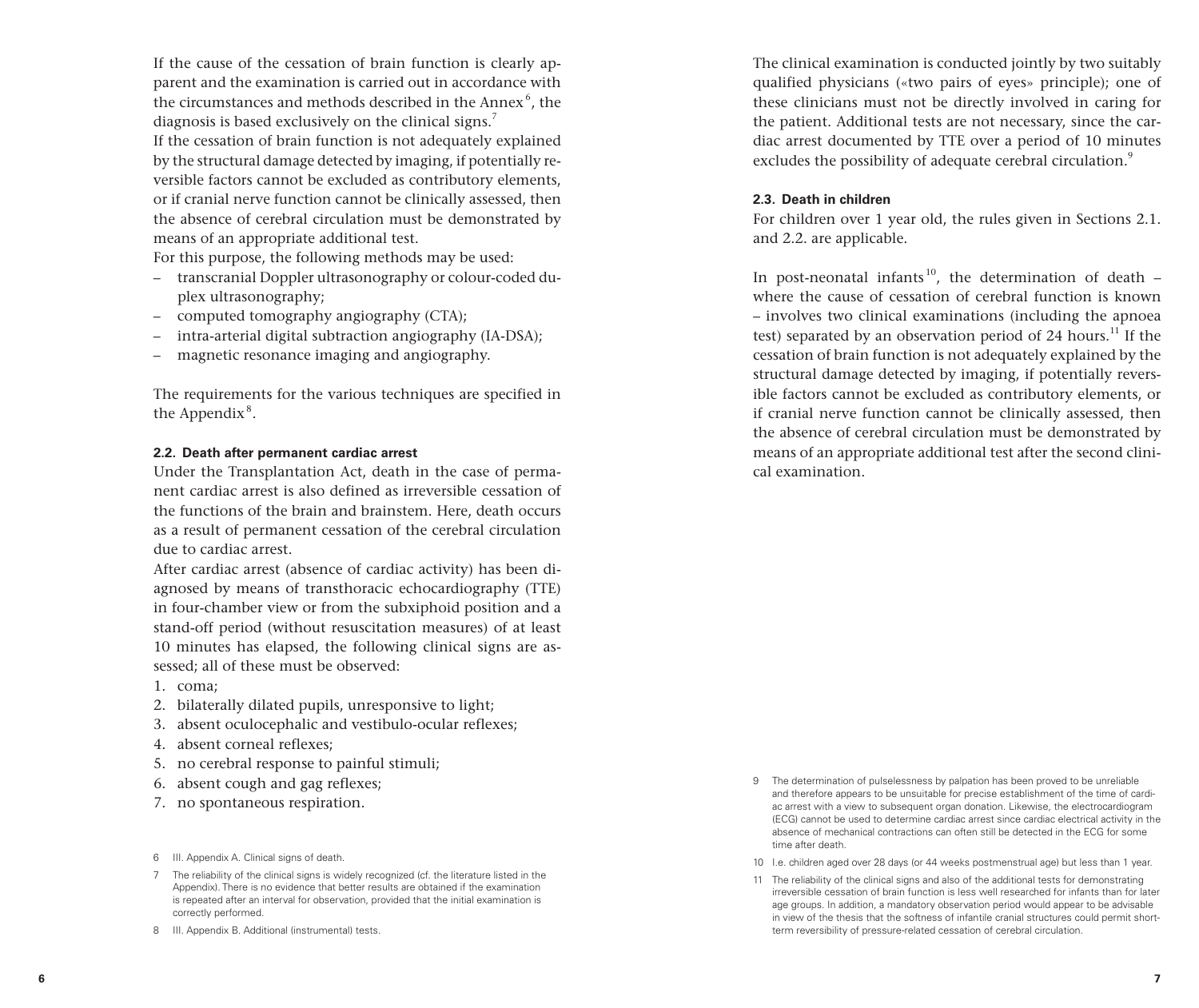In neonates<sup>12</sup> the removal of organs for transplantation is to be avoided on ethical and medical grounds.<sup>13</sup>

# **2.4. Professional qualifications**

The clinical assessment must be carried out by physicians with specialist training and experience in the field of brain death diagnosis. $14$ 

For the clinical determination of death in children, specialist training in paediatric intensive care medicine or paediatric neurology is required.

The additional test must be performed by a suitably qualified specialist.

# **2.5. Independence**

To avoid conflicts of interest, the organ removal and transplantation processes must be strictly separated.

According to Article 11 TxG, physicians who determine the death of a potential donor must not:

- a. participate either in the removal or in the transplantation of organs, tissues or cells; or
- b. be subject to the instructions of a medical professional who is involved in such activities.

In intensive care medicine, the question of independence is especially relevant. A conflict of interest may even arise with regard to the question of whether measures are to be withdrawn or continued. It is conceivable that possible recipients may be patients in the same intensive care unit as a potential donor. This circumstance is addressed by the requirement that an independent second physician should be involved in the determination of death («two pairs of eyes» principle).

- 12 I.e. children aged under 28 days (or less than 44 weeks postmenstrual age).
- 13 The statements made concerning older infants are even more applicable for neonates. In particular, the cranial structures are especially soft. The observation period required to document irreversible cessation of cerebral circulation has not been reliably defined to date.
- 14 For adults, this is true e.g. of specialists in neurology and intensive care medicine; for children, it applies to physicians with specialist training in paediatric intensive care medicine or paediatric neurology. In these specialist courses, brain death diagnosis is included in the curriculum.

# **2.6. Documentation**

The clinical findings, any additional tests performed and discussions concerning consent are to be recorded in writing. The protocols included in the Appendix are available for this purpose; they may be supplemented by institution-specific documentation.

# **3. Ascertainment of the patient's wishes**

The steps described below are applicable for organ removal both in cases of death due to primary brain damage and in cases of death after cardiac arrest (non-heart-beating donation, NHBD). However, in discussions concerning possible organ removal after cardiac arrest, additional points need to be considered (cf. Section 5.)

# **3.1. Discussion of organ donation and institution of organ-preserving measures**

In general, patients who are considered to be potential organ donors do not have mental capacity. Therefore, if a patient is considered to be a potential donor, the possibility of organ donation should be raised with his legal representative or relatives. This calls for a high degree of empathy and consideration. If it is possible to raise the question at an early stage, it is advisable to do so, because relatives will then have more time to reflect on the matter. Discussion of the withdrawal of life-sustaining treatment (change in the treatment goal) must take place separately, prior to the provision of information on organ donation and the medical measures required for this purpose. The decision to withdraw life sustaining treatment must not be influenced by the possibility of organ donation. If death has occurred under vigorous treatment, discussions are to be adapted accordingly. If possible, communication of a death should take place separately from raising the question of organ donation.

In the case of patients with mental capacity whose prognosis is hopeless, the possibility of organ donation should be considered and the question addressed, unless this is obviously inadvisable. If a patient is willing to donate his organs, he must also be informed of the need for organ-preserving measures to be taken.

Discussions of the possibility of organ donation must convey a sense of respect for the patient and relatives. They should be conducted in a peaceful environment, if possible without any time pressure.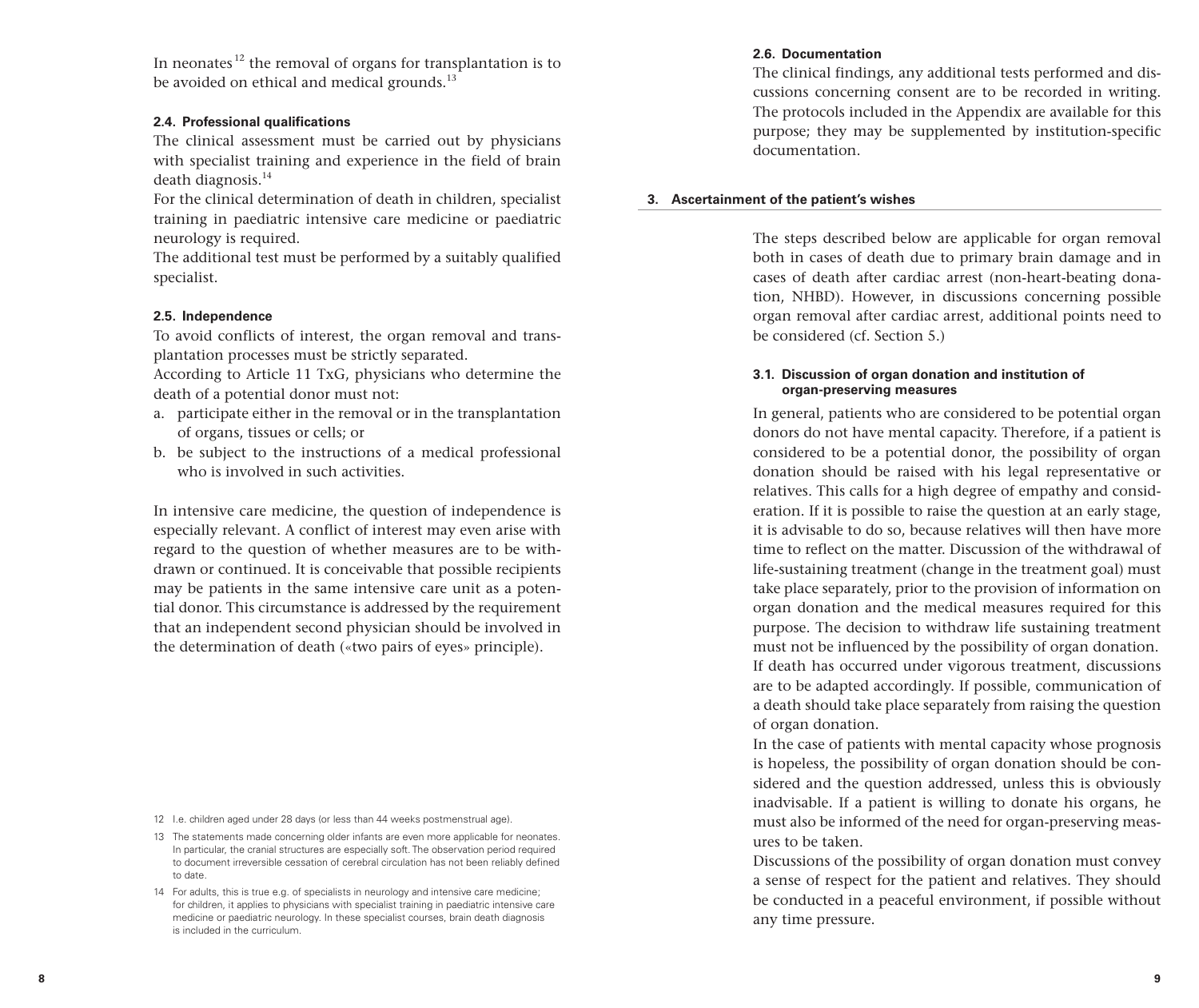It is important that these discussions should be conducted by the attending physician, with continuity being assured. In summary, discussions designed to determine the potential donor's wishes must meet the following requirements:

- as regards content: comprehensive and intelligible information on the patient's health status and prognosis (likelihood of death), withdrawal of life-sustaining treatment, the type and extent of organ-preserving measures, as well as their purpose and effects, the determination of death, the procedure for a possible organ removal and the steps taken thereafter;
- as regards the framework: peaceful atmosphere, empathy for and attention to relatives; sufficient time for explanation of the situation, space for questions and concerns, offer of additional discussions with suitable professionals, who if possible should be available throughout the process.

# **3.2. Consent to organ removal and the institution of medical measures for organ preservation**

Ideally, the potential organ donor will have expressed his wishes concerning organ donation and organ-preserving measures in advance, e.g. via a donor card. Frequently, however, this is not the case. In this situation, the patient's wishes need to be determined. Here, it must be established whether there is any evidence that the patient has or has not (or would or would not have) consented to organ removal and the use of organ-preserving measures. In this assessment, close relatives play a key role.

Those who make decisions on behalf of the patient are required to take his presumed wishes into account; these take precedence over their own preferences.

# **a) Removal of organs for transplantation**

If the potential donor has not personally expressed any wishes regarding organ donation, the close relatives decide on his behalf. The following persons are authorized to do so, in the following order of precedence: 1. spouse or registered partner, 2. children, parents and siblings 3. grandparents and grandchildren and 4. others close to the patient. The removal of organs is not permissible if consent is withheld by the authorized representatives. This is also applicable if a patient does not have an authorized representative, or if the latter cannot be contacted in good time.<sup>15</sup>

#### **b) Use of organ-preserving measures**

If a legal representative  $^{16}$  is available or if the patient has designated a trusted person to act as his representative, these persons decide on the use of organ-preserving measures. If the patient lacks a legal representative, organ-preserving measures may be used – with the relatives' consent – if this is in accordance with the patient's presumed wishes.<sup>17</sup> If it becomes clear that the patient would probably not have consented to the use of organ-preserving measures, or if the relatives are unable to say what the patient would have wanted, then organ-preserving measures must not be used.

#### **3.3. Specific points relating to children**

With regard to children, decision-making processes differ from those defined for adults only in the fact that, in this situation, legal representatives (generally the parents) are always available to make decisions on the patient's behalf. Otherwise the rules specified in Sections 3.1 and 3.2 are applicable. If the two parents take different views and no agreement can be reached, organ removal should not be undertaken.

#### **4. Organ removal in cases of death due to primary brain damage**

If the prognosis for a patient with primary brain damage is hopeless, the goal of treatment changes. The emphasis is no longer placed on preserving life, but on palliative care. If in this situation there are no obvious medical contraindications<sup>18</sup> to organ donation, the patient is in principle considered to be a potential organ donor, and his wishes regarding donation need to be ascertained (cf. Sections 3.1. and 3.2.). If consent to organ donation has been granted, the treatment team is faced with the challenge of allowing the patient to die in dignity and respecting the needs of relatives, but at the same time taking specific medical measures to preserve the transplantable organs in optimal condition.

<sup>16</sup> Until the entry into force of the new adult protection law in 2013, relatives are not authorized to act as representatives in medical decision-making prior to the death of a patient, unless they are granted such authority under cantonal law.

<sup>17</sup> According to the expert opinion (Footnote 3, op. cit., pp. 47–48), the priority for patients with a hopeless prognosis is no longer saving life or restoring health, but serving the interest of «dying in dignity». On this view, the use of organ-preserving measures under the conditions defined in the guidelines is legally acceptable.

<sup>18</sup> E.g. a metastatic tumour.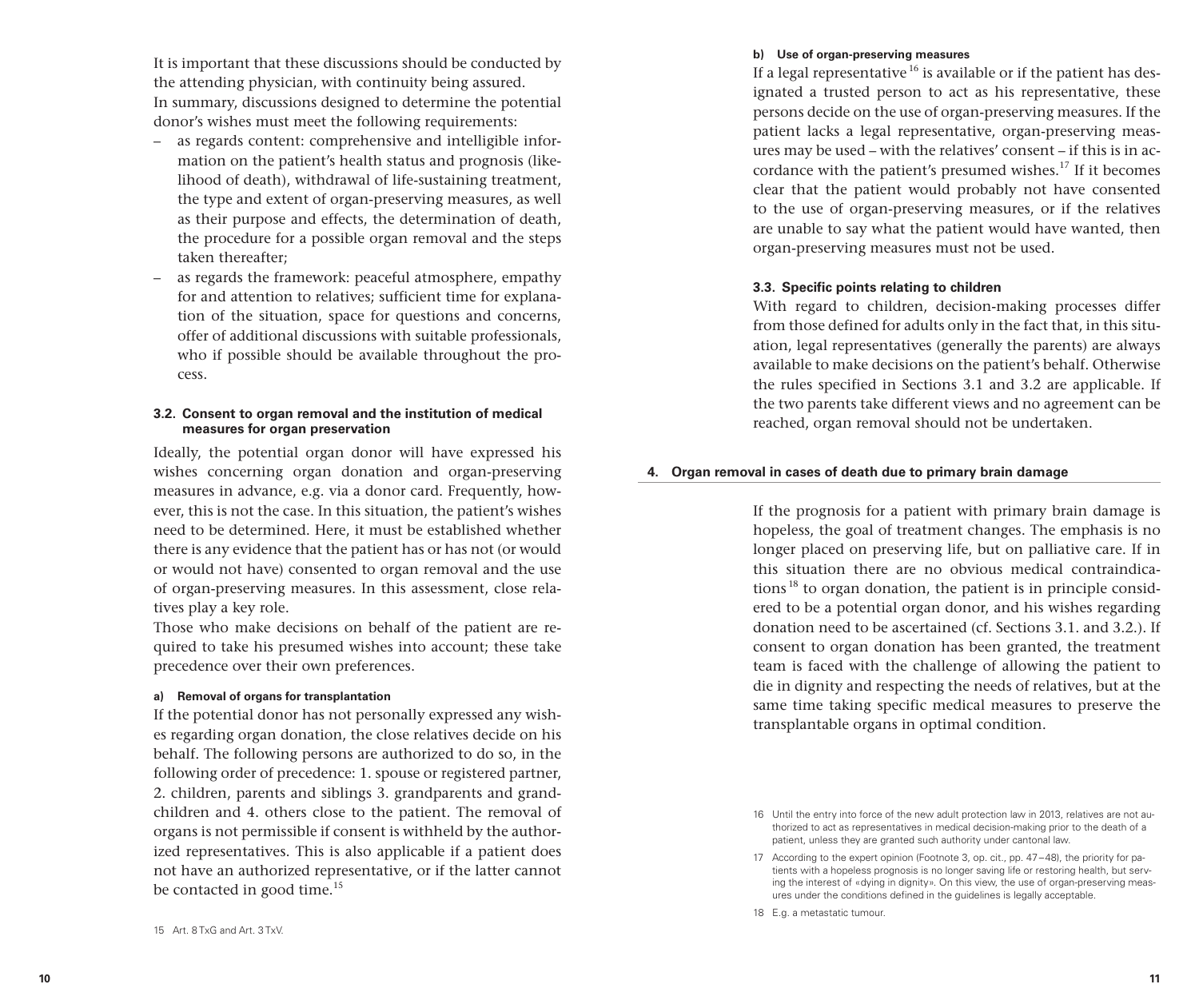#### **4.1. Medical measures before death**

With regard to medical measures, a distinction is to be made between those designed for organ preservation and those designed to assess donor suitability.

*Organ-preserving measures* 19 are a prerequisite for any organ donation; they are crucial to the success of transplantation. They generally involve the continuation of existing treatments (artificial respiration, administration of drugs and solutions to maintain circulatory function), laboratory analyses to guide treatment and hormone replacement to maintain the internal milieu. After the change in the treatment goal, they no longer serve the patient's therapeutic interests but are pursued for the purpose of organ preservation. In deciding whether or not a measure is to be used, consideration is be given to the patient's individual situation and the risks are to be assessed. Medical measures of this kind are not to be applied for more than 2 days.

*Measures for the assessment of donor suitability* primarily involve serological and immunological analyses.<sup>20</sup>

# **4.2. Medical measures after determination of death**

After the determination of death, medical measures for organ preservation and measures for the assessment of donor suitability are permitted for a maximum of 72 hours. $^{21}$ 

# **5.1. Maastricht classification**

The Maastricht classification essentially distinguishes the following situations:

- a) Dead on arrival in hospital (Maastricht category 1)
- b) Unsuccessful resuscitation (Maastricht category 2)
- c) Death after withdrawal of life-sustaining treatment (Maastricht category 3)
- d) Cardiac arrest after death due to primary brain damage (Maastricht category 4)

For all these categories, organ removal or perfusion with preservation solution must be performed as rapidly as possible after the determination of death, in order to minimize the period of warm ischaemia (which causes organ damage). In the case of Maastricht categories 1 and 2, the relatives are generally not prepared for the death and have to consider the question of organ transplantation under time pressure. This is an extremely stressful situation.

#### **a) Maastricht category 1**

In category 1 donors, death has already been determined before or upon their arrival in hospital. If consent to donation is available, organ removal may be undertaken. If consent is not available, preparatory measures for organ removal (in particular, introduction of a double-balloon catheter for perfusion of organs with cold preservation solution) may be taken until the relatives can be contacted (cf. Section 5.3.).

#### **b) Maastricht category 2**

In category 2 donors, organ removal is performed after unsuccessful resuscitation. Because a reduced circulation is maintained with cardiopulmonary resuscitation (CPR), the determination of death may only be made after CPR efforts have been abandoned and persistent cardiac arrest with complete cessation of circulation has subsequently been observed for a 10-minute period (under normothermic conditions $^{22}$ ).

<sup>20</sup> Under Art. 30 TxG, there is a duty to verify the suitability of the donor. Article 31 Para. 1 TxG specifies a requirement to ensure that organs have been tested for pathogens or evidence thereof.

<sup>21</sup> Art. 10 Para. 3 TxG in conjunction with Art. 8 TxV.

<sup>22</sup> In patients with hypothermia, the core body temperature must have risen to 35°C.

<sup>19</sup> No definitive list of preparatory medical measures is given, since such a list may go out of date.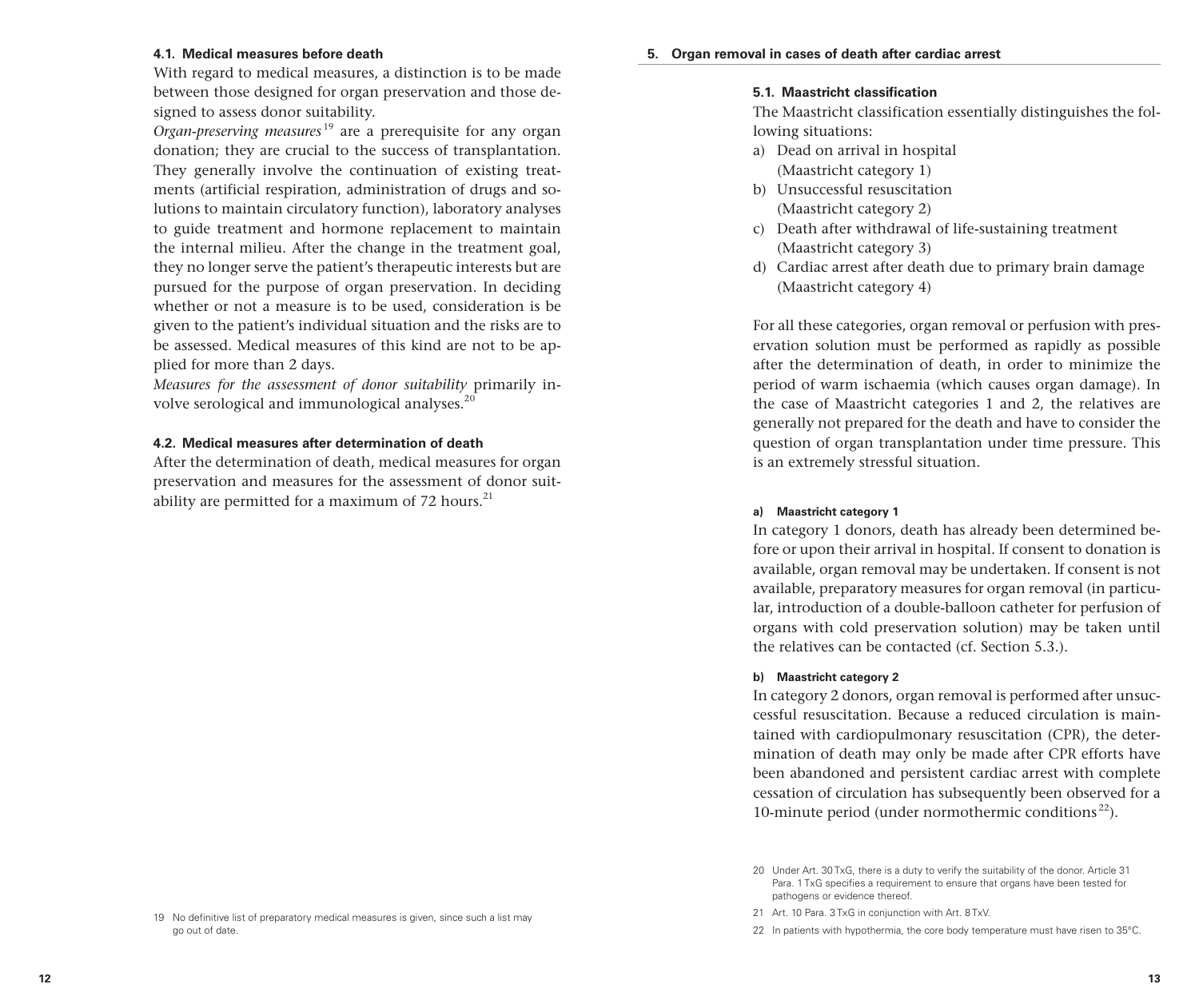Unsuccessful resuscitation means that, despite CPR efforts being correctly performed for at least 20 minutes, there has been no restoration of cardiac activity with spontaneous circulation, and the patient presents the clinical signs of death (listed in Appendix A). If spontaneous cardiac activity and circulation are temporarily restored during resuscitation, CPR efforts are to be pursued for another 20 minutes after the cessation of this activity.

# **c) Maastricht category 3**

In category 3 donors, organ removal is performed after the death of a patient due to the withdrawal of life-sustaining treatment in a condition with a hopeless prognosis. Such patients have normal cardiac activity as long as they continue to receive life-sustaining measures (in particular, artificial respiration). Once these measures have been discontinued, the patient dies as a result of cardiac arrest. Here, death is determined as specified in Section 2.2. The interval between the determination of death and organ removal should be as short as possible.

#### **d) Maastricht category 4**

In category 4 donors, cardiac arrest occurs unexpectedly, during preparations for organ removal, after the determination of death due to primary brain damage. In this situation, the following options are available:

- restoration of circulatory function;
- rapid transfer to the operating theatre;
- introduction of perfusion catheters (generally Double lumen catheter for organ preservation;
- abandonment of organ donation.

The option adopted will depend on the circumstances. If cardiac arrest occurs en route to the operating theatre, rapid organ removal will be attempted in the theatre. If cardiac arrest occurs in the intensive care unit, there should be a rapid transfer to the operating theatre or perfusion catheters should be introduced.

# **5.2. Withdrawal of treatment (Maastricht category 3)**

The procedure and setting for the withdrawal of treatment, together with the subsequent medical measures planned, must be discussed with the relatives in advance, calmly and in detail. Primarily, it needs to be established how long the relatives wish to remain at the patient's bedside. It is important to inform them that the irreversible cardiac arrest which is the cause of death frequently occurs very rapidly, but that it may possibly only occur several hours after the withdrawal of treatment. The relatives need to know that, because of the risk of damage caused by warm ischaemia, organ removal has to be performed as rapidly as possible after the occurrence of cardiac arrest and the determination of death. They must be prepared for the time pressure which exists once cardiac arrest has occurred, and they should have the opportunity to say goodbye to the dying patient beforehand.

If treatment is withdrawn in the intensive care unit, it is possible, firstly, after the determination of death, to move rapidly to the operating theatre for organ removal. This procedure is only feasible for organs which are less susceptible to ischaemia, such as the kidneys or lungs. The relatives must be prepared for the associated time pressure and rapid transfer of the deceased donor. Alternatively, it is possible, after the determination of death, to cannulate the donor's femoral vessels in the intensive care unit and to initiate organ perfusion there (cf. Section 5.3.).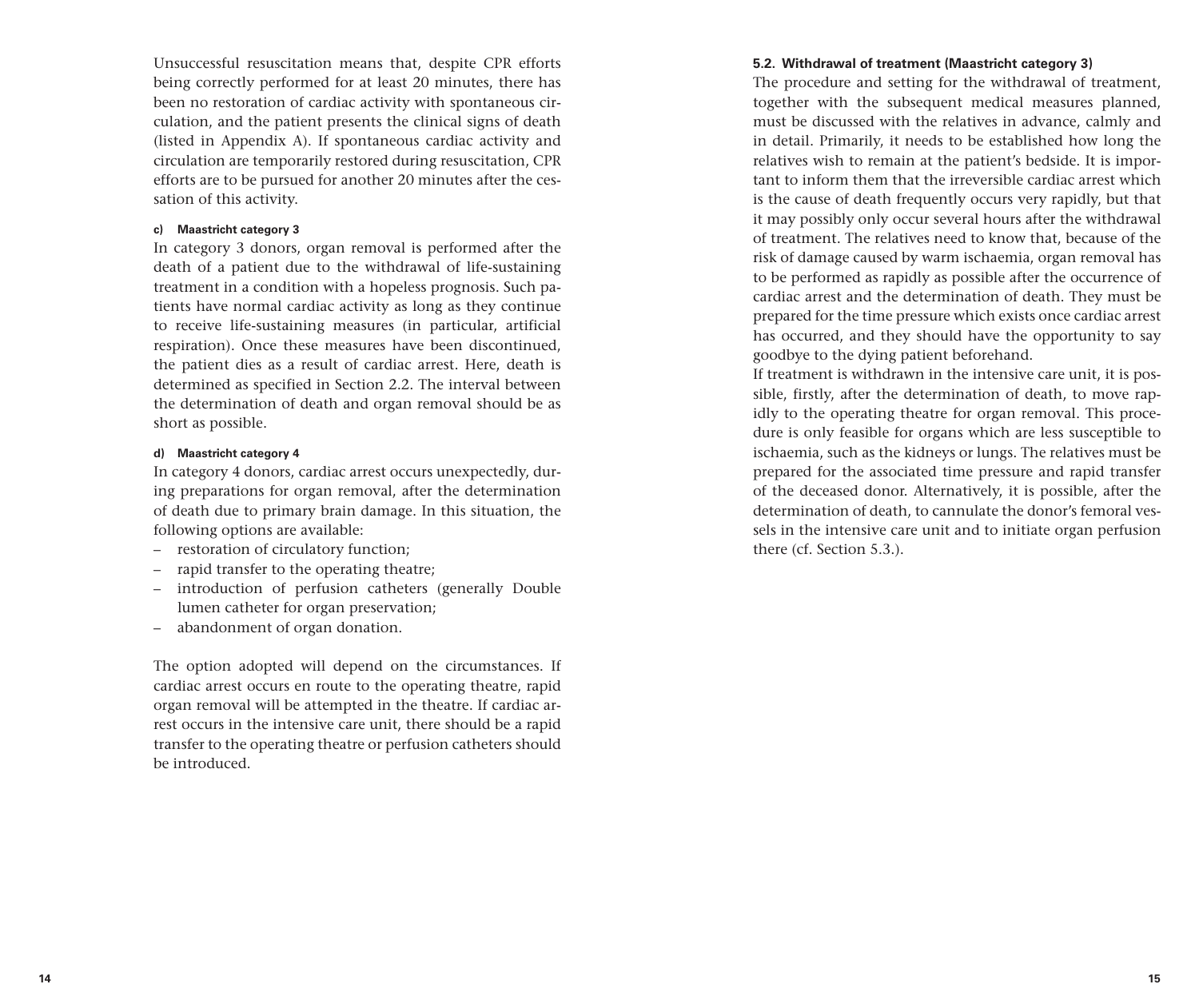The setting for the withdrawal of treatment, in particular, also needs to be discussed with the relatives. If they consent to the procedure taking place in the operating theatre (specifically in anticipation of the transplantation of organs particularly susceptible to ischaemia, such as the liver), it is in principle possible for them to accompany the dying patient into the theatre and remain with him until cardiac arrest occurs. However, this has to be discussed in advance. If the operating theatre is considered as a potential setting for the withdrawal of treatment, the following points should be noted:

- The separation of the processes of treatment withdrawal and organ removal has to be maintained under more difficult conditions.
- During the withdrawal of treatment and until the determination of death, palliative care is guided solely by the patient's well-being.
- If the occurrence of death is delayed to such an extent that the removal of organs in optimal condition appears to be at risk, there must be no pressure on the attending physician to hasten death.
- The special circumstances associated with this setting for the withdrawal of treatment must be discussed with the relatives in advance.

The relatives must be informed that it may not be possible to proceed with organ removal if cardiac arrest only occurs after a prolonged period of very low blood pressure, resulting in inadequate perfusion and oxygenation of organs.

# **5.3. Medical measures**

Measures designed to maintain organ perfusion, such as cardiac massage or introduction of femoral cannulae for cold organ perfusion, are carried out in category 1, 2 or 4 donors after death has been determined. If the donor has not consented to organ donation himself, medical measures for organ preservation may be carried out for a maximum of 72 hours, in order to bridge the gap until consent has been given by the relatives. $^{23}$  If, by the end of this period, the relatives have not granted consent to donation, organ removal cannot take place.

The question of medical measures being taken before the determination of death only arises with potential donors in category 3. In this group of patients, the withdrawal of treatment is planned, and preparatory medical measures to maintain organ quality and reduce warm ischaemia time can be initiated, as well as serological and immunological tests, as soon as the requirements specified in Section 3.2. are met.

In particular, this applies to the following measures:

- a) *Administration of anticoagulants:* Anticoagulant drugs are administered immediately prior to cardiac arrest, i.e. at a time when death is imminent.
- b) *Introduction of perfusion catheters:* The introduction of catheters permits rapid organ perfusion after the onset of cardiac arrest, thus optimizing donor organ function. This avoids the need for a hurried transfer of the donor to the operating theatre.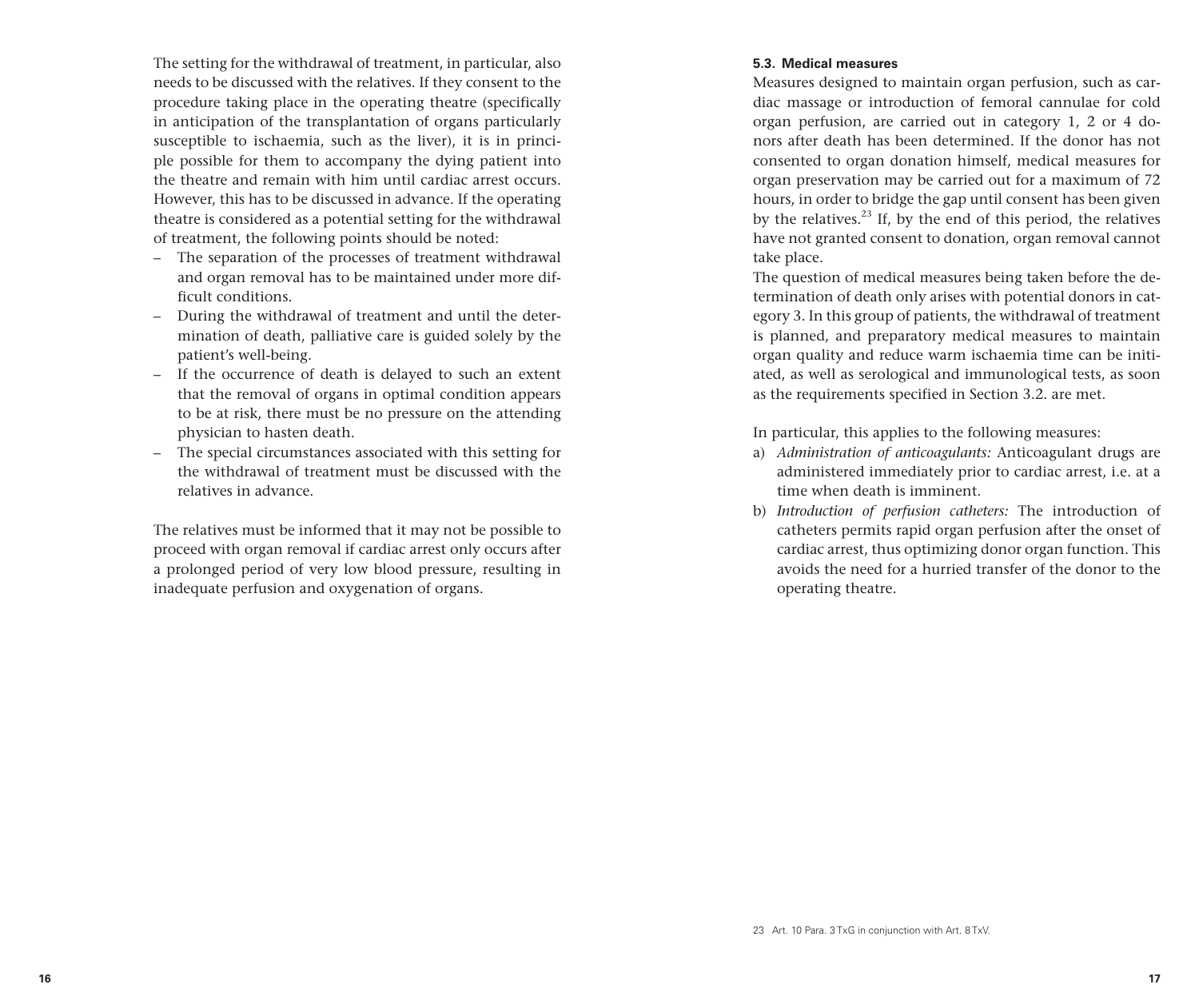Death due to primary brain damage is more difficult to comprehend than death from cardiac arrest. As long as artificial respiration is continued, a patient who has died as a result of primary brain damage does not appear to be dead – in the conventional sense – to most people: the ventilator makes the chest rise and fall, the skin feels warm, the pulse is palpable and in some cases external stimuli may even trigger movements and circulatory responses due to spinal reflexes. This frequently gives rise to uncertainties. At this time of leave-taking, requests for relatives to express their views within a short period on the presumed wishes of the deceased regarding donation are often felt to represent an additional burden. $24$ The pressure of time is even greater in the case of non-heartbeating donation (Maastricht categories 1, 2 and 4). On the other hand, the prospect of a donor's organs possibly saving or improving the quality of other people's lives may also be a source of comfort.

Relatives have a considerable need for information, which may ease their burden to a certain extent. In this situation, the local transplant coordination centre plays a special role as a higher-level body. It is therefore also responsible for ensuring that the organ donation process and information flow proceed smoothly, and if necessary coordinating additional relative-care measures.

Relatives should be informed about all the key steps. They should be provided with a contact address which can offer expert assistance or refer relatives to the appropriate agency. In particular, they need to know when and in what circumstances they can say goodbye to their loved one. A great deal of experience and empathy is required to be able to recognize unarticulated as well as articulated needs, especially given the pressure of time. It is essential to define the allocation of roles within the organ donation process and the tasks, authority and responsibilities of the various people involved.

#### **7. Management of the cadaver**

Before, during and after organ removal, the donor's cadaver is to be treated with the respect that is due to any recently deceased person, and in accordance with the same requirements. The donor's cadaver must be returned to the relatives in a suitable state for the funeral rites. The local transplant coordination centre is responsible for ensuring that the relatives are provided with all the relevant information (in particular, concerning any delays, e.g. for medicolegal investigations). In organ removal procedures, the body, though dead, still has a largely functional spinal and autonomic nervous system (cf. Appendix A. «Clinical signs of death», paragraph 5). The body can therefore react to stimuli and exhibit motor responses. With the administration of anaesthetics, such responses can be substantially eliminated. This helps to ease the burden on the people involved in the organ removal. As the administration of anaesthetics provides a degree of ischaemic protection and prevents damage to the donor organs, it is also in the interest of the recipient. For these reasons, the use of inhalational anaesthetics is recommended.

#### **8. Training and support for the care team**

In their daily work, nursing professionals and physicians in intensive care units are exposed to emotionally stressful events. For the ICU team, caring for an organ donor represents a major challenge. How such situations are perceived, handled and coped with varies from one individual to another.

Efforts to deal with the fate of the deceased and his relatives, as well as the various interactions between attending physicians, nursing staff, consultants, relatives and the transplant coordination centre, demand a high level of professional, psychological, communicational and organizational skills, and may push members of the care team to their limits.

<sup>24</sup> Kesselring A. Kainz M. Kiss A. Traumatic Memories of Relatives Regarding Brain Death, Request for Organ Donation and Interactions with Professionals in the ICU. American Journal of Transplantation 2006.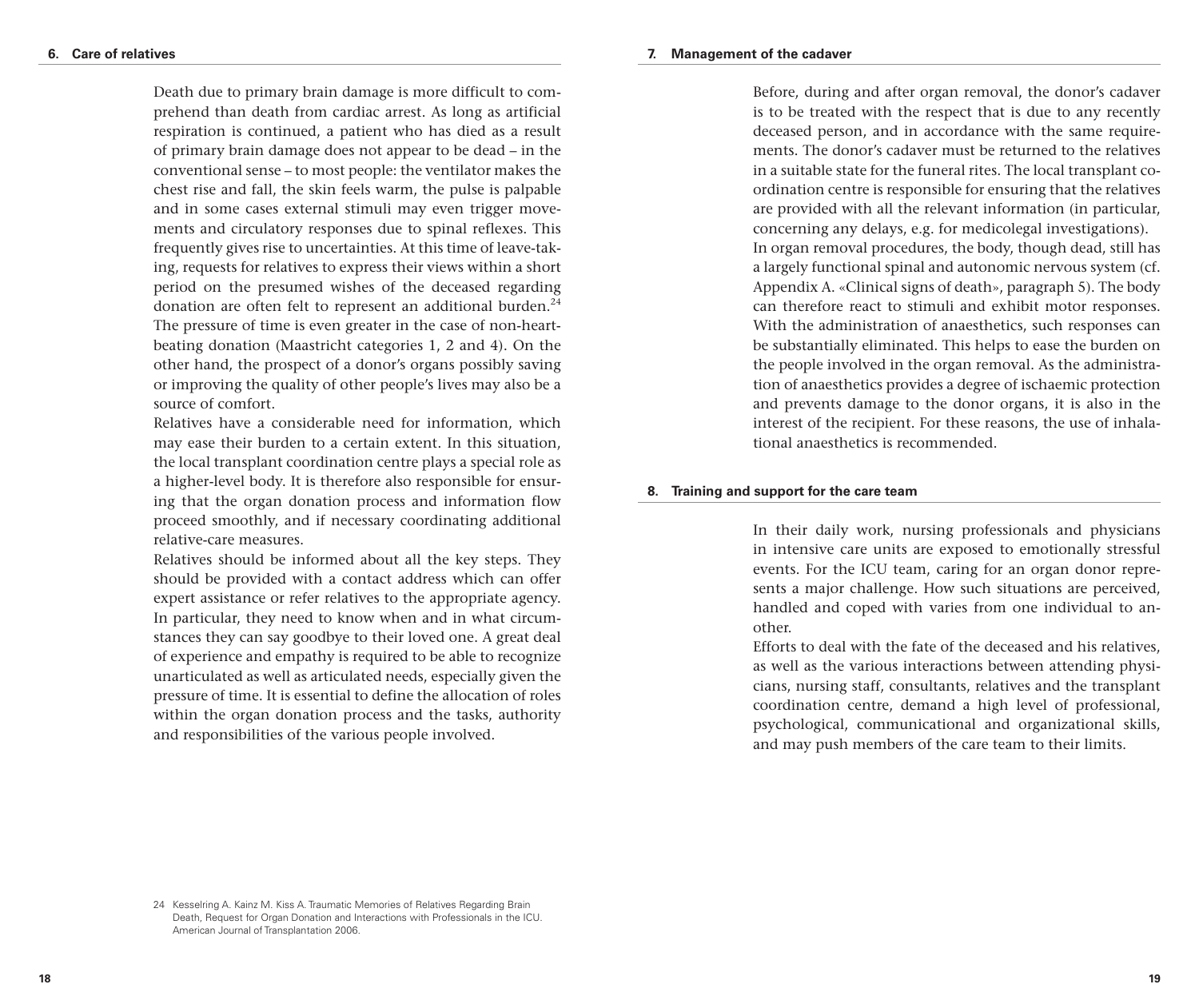Accordingly, recurrent information and training events for the care team are indispensable. All members should receive regular training in the following areas:

- determination of death in accordance with the guidelines;
- pathophysiology of death;
- organizational processes before, during and after organ donation;
- ethical aspects of organ donation and the concept of brain death;
- management of relatives.

An opportunity should be provided to review difficult situations at a debriefing session involving everyone concerned. All ICUs providing care for organ donors should offer supervision and stress management programmes.

# **III. Appendix**

# **A. Clinical signs of death**

In the determination of death, the clinical examination to determine the signs of cessation of brain function is of central importance. The circumstances and methods of this examination are described below:

1. *Coma of known cause:* A coma of known cause is present if the condition is adequately explained by structural brain lesions detected by imaging.

This is subject to various conditions: the core body temperature must be over 35°C, the patient must not be in shock and his condition must not be (partly) caused by metabolic derangements or drug intoxication/poisoning. In all other situations, an additional (instrumental) test is required.

- 2. *Bilaterally dilated pupils, unresponsive to light:* Partially dilated or anisocoric pupils do not preclude the determination of death, provided that they do not respond to light stimuli.
- 3. *Absent cervico-ocular and vestibulo-ocular reflexes:* If no eye movements occur in response to rapid passive head turning or extension and flexion of the neck, the oculocephalic reflexes are absent. This test may only be performed if cervical spine trauma is excluded. The vestibulo-ocular reflex is assessed by performing the caloric ice water test.
- 4. *Absent corneal reflexes:* The corneal reflexes can be tested by touching the cornea with a cotton swab.
- 5. *No response of any kind to painful stimuli:* The response to painful stimuli should be tested by applying pressure to the exit point of the trigeminal nerve branch on the supraorbital ridge. (In some cases, a persistent upper or lower limb response is observed when painful stimuli are applied outside the trigeminal region.) In a brain-dead patient, spinal reflexes with complex motor responses may still be present. Thus, spontaneous and reflex movements occurring in response to stimuli do not preclude brain death (e.g. abdominal reflex, cremaster reflexes, isolated jerks of the upper extremities, unilateral extension-prona-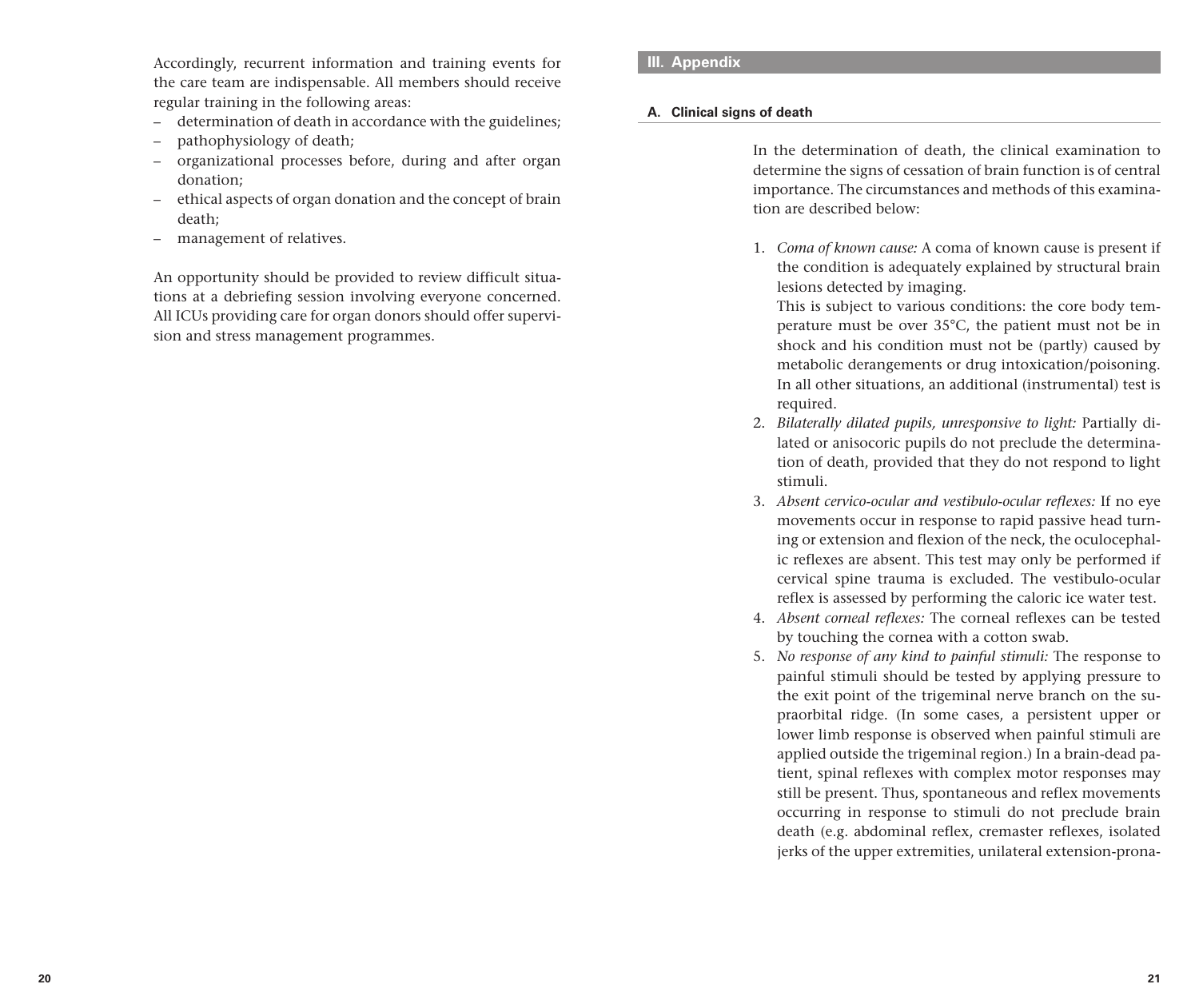tion movements). In doubtful cases, an additional (instrumental) test is to be performed (preferably non-invasive transcranial Doppler ultrasonography or colour-coded duplex ultrasonography). $25$ 

- 6. *Absent cough and gag reflexes:* The examining physician seeks to elicit the cough and gag reflexes by stimulating the posterior pharynx and trachea.
- 7. *No spontaneous respiration:* The absence of spontaneous respiration is to be demonstrated by the apnoea test.

Normal neuromuscular function is a prerequisite for the apnoea test. If a patient has received muscle relaxants, neuromuscular monitoring must be performed to confirm that neuromuscular function is preserved.

The apnoea test consists of the following steps:

- Arterial blood gas analysis to determine baseline values of PaCO2 and arterial pH and to calculate the relationship between PaCO<sub>2</sub> and end-tidal CO<sub>2</sub>.
- Delivery of 100% oxygen for 10 minutes.
- Continuous monitoring by transcutaneous oxygen saturation measurement.
- $-$  Hypoventilation (with end-tidal  $CO<sub>2</sub>$  or transcutaneous pCO2 monitoring) at a rate of 0.5–2 L/minute until a PaCO2 of 60–70 mmHg (8–9.35 kPa) can be expected.
- $-$  Arterial blood gas sampling to demonstrate that the PaCO<sub>2</sub> has risen above 60 mmHg (8 kPa) and the pH has fallen below 7.30.
- Disconnection of the ventilator. Oxygen is supplied via a catheter inserted into the endotracheal tube at a rate of 2–4 L/minute (max. 2 L/minute in children with a narrow endotracheal tube); to prevent barotrauma, the catheter must not be inserted too deeply.
- Observation for (absent) respiratory movements for 1 minute.
- Reconnection of the ventilator, with pre-test settings.

If transcutaneous oxygen saturation falls below 80%, the apnoea test is to be prematurely discontinued.

To prevent dangerous circulatory disorders in patients with severe oxygenation disturbances or significant left heart failure, the test is carried out as above, but without the disconnection step:

- After arterial blood gas sampling, the ventilator is switched to spontaneous breathing mode (CPAP mode, no breathing support), apnoea ventilation is switched off and the settings are further modified so that spontaneous respiratory movements can be detected. It should be borne in mind that cardiogenic breaths may occur if the flow trigger setting is too sensitive.
- Observation for (absent) respiratory movements.
- Resumption of ventilation, with pre-test settings.

In children under 1 year of age, observations are made with the ventilator set to CPAP; the target values are a PaCO<sub>2</sub> of 90 mmHg (12 kPa<sup>26</sup>) and a pH below 7.25, and oxygen saturation should not fall below 80%.

If the apnoea test cannot provide conclusive results (e.g. in severe chronic hypercapnia) – as in the situation where cranial nerves cannot be evaluated – an additional (instrumental) test must be performed.

<sup>25</sup> Saposnik G, Basile VS, Young B. Movements in Brain Death: A Systematic Review. Can J Neurol Sci 2009; 36:154–60.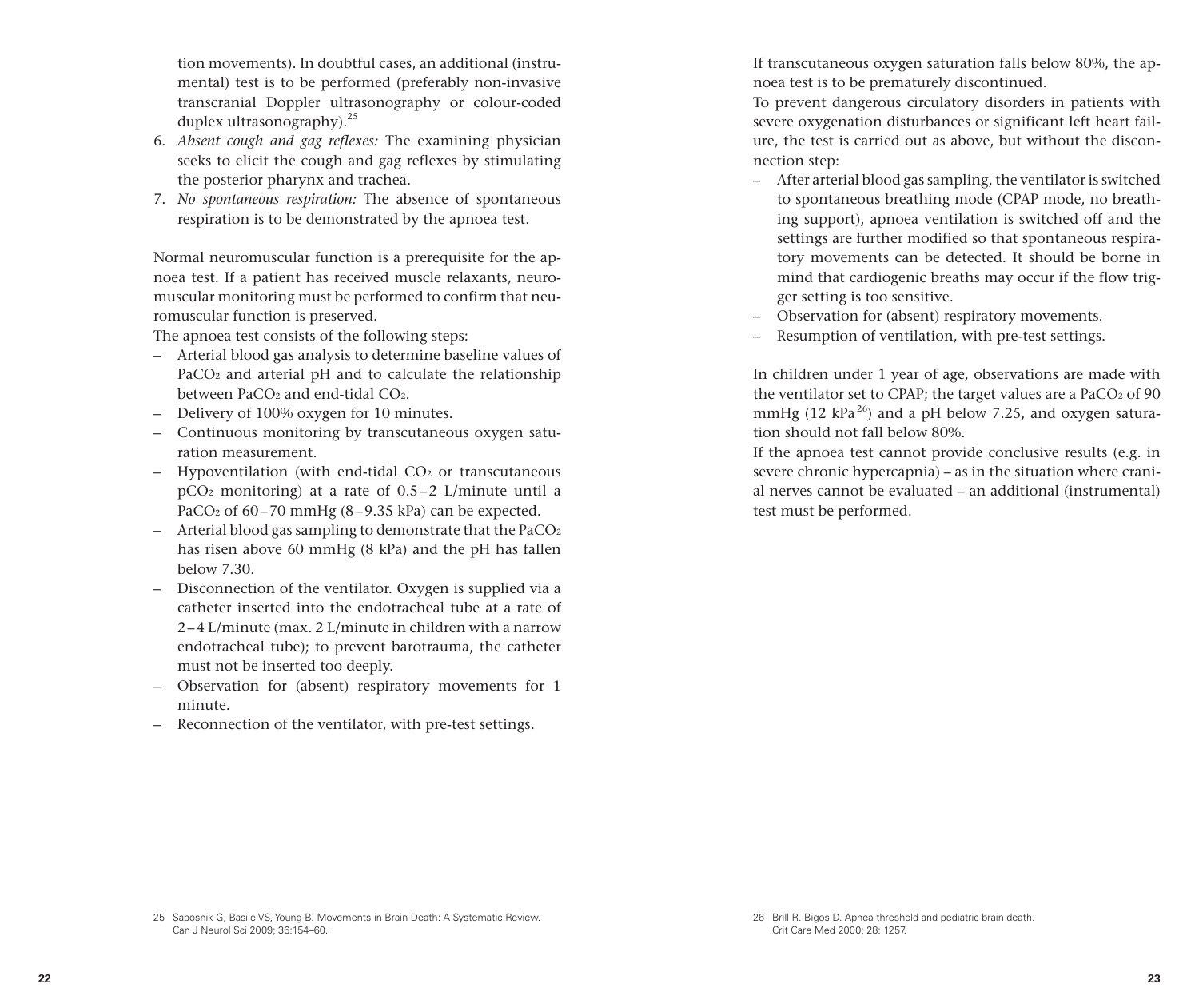# **B. Additional (instrumental) tests 27**

In the determination of death, additional (instrumental) tests are used if the aetiology of the cessation of function is unclear. The aim of the additional test is to confirm the cessation of the cerebral circulation.

The value of such tests is dependent on the mean arterial pressure during the test. The results are only relevant if the mean arterial pressure at the time of the test is at least 60 mmHg in adults and children, and at least 45 mmHg in infants. The mean arterial pressure at the time of the test must be recorded in the test report.

The following tests are essentially suitable for detecting cessation of the cerebral circulation:

- 1. transcranial Doppler ultrasonography or colour-coded duplex ultrasonography ,
- 2. computed tomography,
- 3. magnetic resonance imaging,
- 4. digital subtraction angiography.

# **1. Transcranial Doppler ultrasonography or colour-coded duplex ultrasonography**

The test involves extracranial Doppler ultrasonography of the internal carotid artery visualized by B-mode and colour flow imaging and transtemporal transcranial colour-coded ultrasonography of the middle cerebral artery bilaterally to a depth of 55–65 mm in pulsed-wave Doppler mode. Characteristic of cessation of the cerebral circulation is the observation, bilaterally, of pendular flow or only low-frequency spectra (max. 50 cm/s, duration  $<$  200 ms).

# **2. Computed tomography (CT)**

Spiral CT before and after intravenous administration of contrast medium for visualization and quantification of cerebral perfusion (perfusion CT) and for visualization of neck vessels supplying the brain and intracranial vessels (CT angiography) can demonstrate cessation of the cerebral circulation.

# **3. Magnetic resonance imaging (MRI)**

MR angiography and perfusion MRI after intravenous administration of a gadolinum-based contrast agent can demonstrate cessation of the cerebral circulation. However, use of these techniques is significantly restricted by their limited availability, the possible incompatibility of patient utensils (tube, catheters, wires, etc.) and the fact that they are contraindicated in the presence of metallic foreign bodies.

# **4. Digital subtraction angiography (DSA)**

To demonstrate cessation of the cerebral circulation, both common carotid arteries and at least the dominant vertebral artery have to be selectively catheterized. Injection of contrast medium into each common carotid artery should lead to filling of the external carotid artery and its branches, and to filling of the cervical and possibly the intracranial extradural portion of the internal carotid artery. If a visualized vertebral artery is suspected to be hypoplastic, then the contralateral vertebral artery must also be visualized. Cessation of the cerebral circulation – and thus death due to brain damage – is considered to have been demonstrated if the cerebral (i.e. intracranial intradural) arteries and veins are not discernible in either the supratentorial or the infratentorial compartment.

<sup>27</sup> This section is based on the recommendations of the Swiss Society of Neuroradiology on the use of additional neurological tests in the determination of death (issued in October 2010), which were developed in connection with the present guidelines. The recommendations are available online (in German) at: www.swissneuroradiology.ch/ index.php/fortbildung.html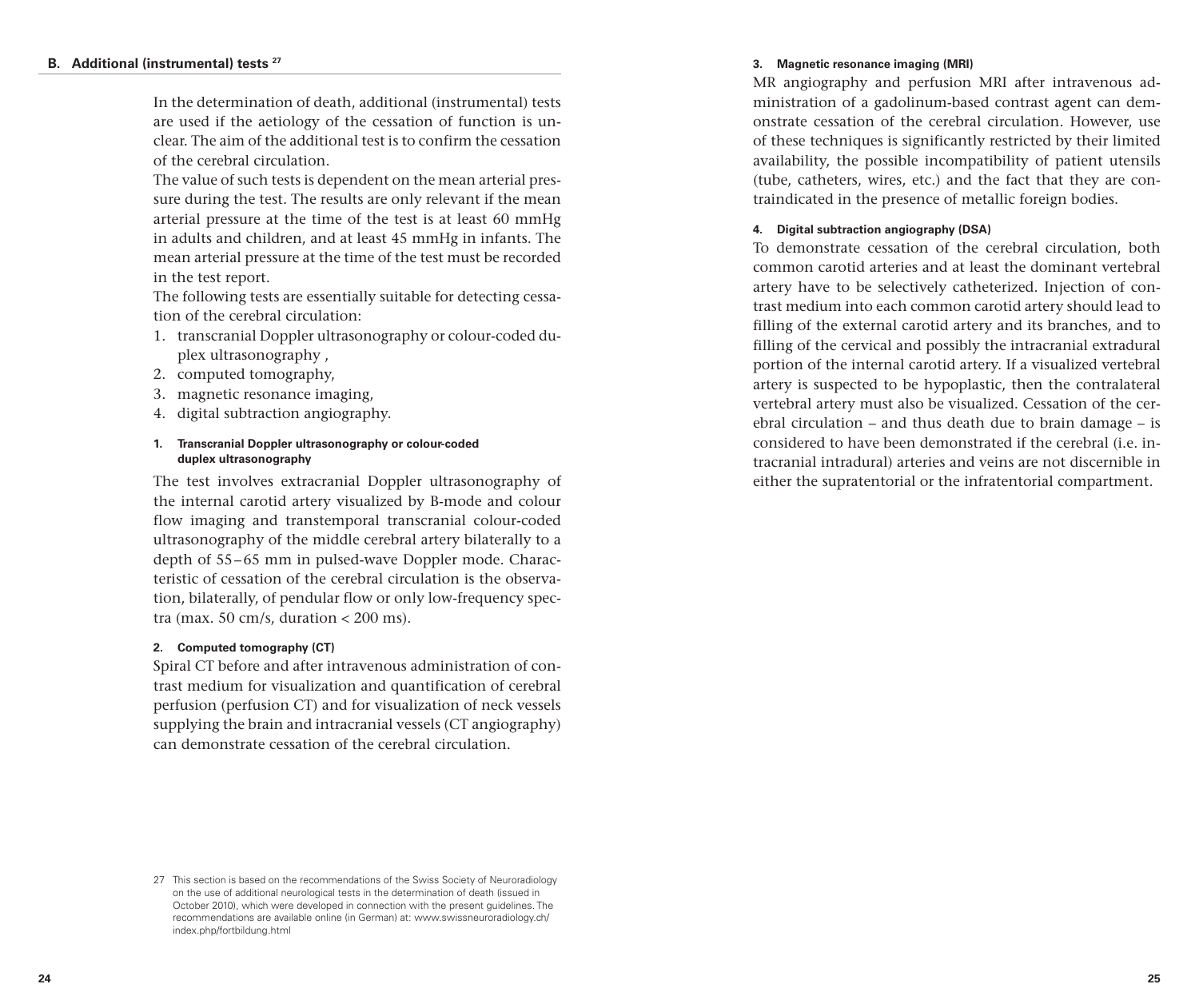# **C. Protocol for the determination of death due to primary brain damage**

#### **For children over 1 year old and adults**

Patient identification no.: This protocol must be kept at the patient's bedside. After death, as an important document, it is to be filed in the medical records.

Patient's surname and first name:

Date of birth:

|    |                                                                                                                                           | Date/time | Physician 1<br><b>Stamp or block capitals</b><br>and signature | <b>Physician 2</b><br><b>Stamp or block capitals</b><br>and signature | Go to no. |
|----|-------------------------------------------------------------------------------------------------------------------------------------------|-----------|----------------------------------------------------------------|-----------------------------------------------------------------------|-----------|
| 1. | Determination of death based on clinical signs                                                                                            |           |                                                                |                                                                       |           |
|    | a) Metabolic cause of coma excluded by laboratory tests; core<br>body temperature $\geq$ 35°C; effects of sedatives/muscle relax-<br>ants |           |                                                                |                                                                       | 1.b       |
|    | b) No suspicion of CNS infection or cranial polyradiculitis                                                                               |           |                                                                |                                                                       | 1.c)      |
|    | c) No evidence of pharmacological or toxic cause of coma                                                                                  |           |                                                                |                                                                       | 1.d       |
|    | Clinical determination of death<br>d)                                                                                                     |           |                                                                |                                                                       | 1.e       |
|    | e) Apnoea test positive                                                                                                                   |           |                                                                |                                                                       | 2.        |
| 2. | Determination of death (irreversible cessation of brain function)                                                                         |           |                                                                |                                                                       |           |
|    | a) Clear cause of cessation of brain function,<br>namely:                                                                                 |           |                                                                |                                                                       | 4.        |
|    | b) Causes of cessation of brain function not clearly identifiable<br>or reliable diagnosis not possible                                   |           |                                                                |                                                                       | 3.        |
| 3. | <b>Additional tests</b>                                                                                                                   |           |                                                                |                                                                       |           |
|    | a) Transcranial Doppler ultrasonography or colour-coded<br>duplex ultrasonography                                                         |           |                                                                |                                                                       | 4.        |
|    | b) Computed tomography (CT)                                                                                                               |           |                                                                |                                                                       | 4.        |
|    | c) Magnetic resonance imaging (MRI)                                                                                                       |           |                                                                |                                                                       | 4.        |
|    | d) Digital subtraction angiography (DSA)                                                                                                  |           |                                                                |                                                                       | 4.        |
| 4. | Consent to organ removal obtained and presumed wishes<br>regarding organ-preserving measures determined                                   |           |                                                                |                                                                       | 5.        |
| 5. | No contraindications to organ removal                                                                                                     |           |                                                                |                                                                       | 6.        |
| 6. | Preconditions for organ removal met <sup>28</sup>                                                                                         |           |                                                                |                                                                       |           |

<sup>28</sup> In cases where violent death is suspected, the police or public prosecutor's office must be notified prior to organ removal.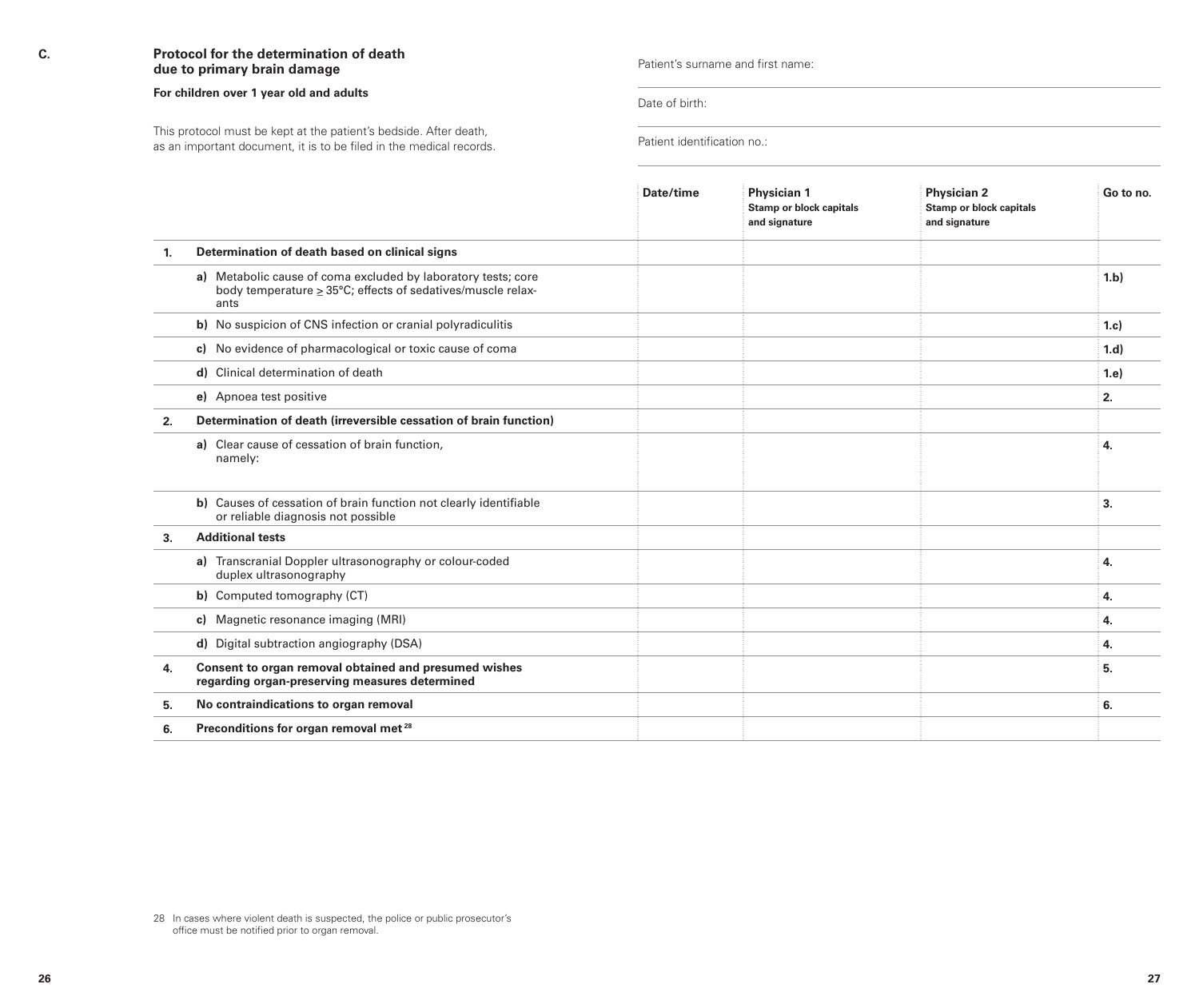# **C. Protocol for the determination of death due to primary brain damage**

#### **For infants beyond the neonatal period up to 1 year**

This protocol must be kept at the patient's bedside. After death, as<br>The interaction of the patient is the patient of the patient of the patient of the patient of the Patient identification no.: an important document, it is to be filed in the medical records.

#### Patient's surname and first name:

Date of birth:

|    |                                                                                                                                             | Date/time | Physician 1<br>1 <sup>st</sup> clinical examination<br><b>Stamp or block capitals</b><br>and signature | Date/time | <b>Physician 2</b><br>2 <sup>nd</sup> clinical examination<br><b>Stamp or block capitals</b><br>and signature | Go to no.    |
|----|---------------------------------------------------------------------------------------------------------------------------------------------|-----------|--------------------------------------------------------------------------------------------------------|-----------|---------------------------------------------------------------------------------------------------------------|--------------|
| 1. | <b>Clinical examination</b>                                                                                                                 |           |                                                                                                        |           |                                                                                                               |              |
|    | a) Metabolic cause of coma excluded by laboratory tests; core<br>body temperature > 35°C; effects of sedatives/muscle relaxants<br>excluded |           |                                                                                                        |           |                                                                                                               | 1.b)         |
|    | b) No suspicion of CNS infection or cranical polyradiculitis                                                                                |           |                                                                                                        |           |                                                                                                               | 1.c)         |
|    | c) No evidence of pharmacological or toxic cause of coma                                                                                    |           |                                                                                                        |           |                                                                                                               | 1.d          |
|    | d) Clinical determination of death                                                                                                          |           |                                                                                                        |           |                                                                                                               | 1.e)         |
|    | e) Apnoea test positive                                                                                                                     |           |                                                                                                        |           |                                                                                                               | 2.           |
| 2. | At the end of 24 hour observation period:<br>2 <sup>nd</sup> clinical examination                                                           |           |                                                                                                        |           |                                                                                                               |              |
|    | a) Metabolic cause of coma excluded by laboratory tests; core<br>body temperature > 35°C; effects of sedatives/muscle excluded              |           |                                                                                                        |           |                                                                                                               | 2.b)         |
|    | b) No suspicion of CNS infection or cranial polyradiculitis                                                                                 |           |                                                                                                        |           |                                                                                                               | 2.c          |
|    | No evidence of pharmacological or toxic cause of coma<br>c)                                                                                 |           |                                                                                                        |           |                                                                                                               | 2.d          |
|    | d) Clinical determination of death                                                                                                          |           |                                                                                                        |           |                                                                                                               | 2.e          |
|    | e) Apnoea test positive                                                                                                                     |           |                                                                                                        |           |                                                                                                               | 3.           |
| 3. | Determination of death (irreversible cessation of brain function)                                                                           |           |                                                                                                        |           |                                                                                                               |              |
|    | a) Clear cause of cessation of brain function,<br>namely:                                                                                   |           |                                                                                                        |           |                                                                                                               | 5.           |
|    | b) Causes of cessation of brain function not clearly identifiable<br>or reliable diagnosis not possible                                     |           |                                                                                                        |           |                                                                                                               | 4.           |
| 4. | <b>Additional tests</b>                                                                                                                     |           |                                                                                                        |           |                                                                                                               |              |
|    | a) Transcranial Doppler ultrasonography or colour-coded<br>duplex ultrasonography                                                           |           |                                                                                                        |           |                                                                                                               | 5.           |
|    | b) Computed tomography (CT)                                                                                                                 |           |                                                                                                        |           |                                                                                                               | 5.           |
|    | c) Magnetic resonance imaging (MRI)                                                                                                         |           |                                                                                                        |           |                                                                                                               | 5.           |
|    | d) Digital subtraction angiography (DSA)                                                                                                    |           |                                                                                                        |           |                                                                                                               | 5.           |
| 5. | Consent to organ removal obtained                                                                                                           |           |                                                                                                        |           |                                                                                                               | 6.           |
| 6. | No contraindications to organ removal                                                                                                       |           |                                                                                                        |           |                                                                                                               | $\mathbf{z}$ |
| 7. | Preconditions for organ removal met <sup>29</sup>                                                                                           |           |                                                                                                        |           |                                                                                                               |              |

29 In cases where violent death is suspected, the police or public prosecutor's office must be notified prior to organ removal.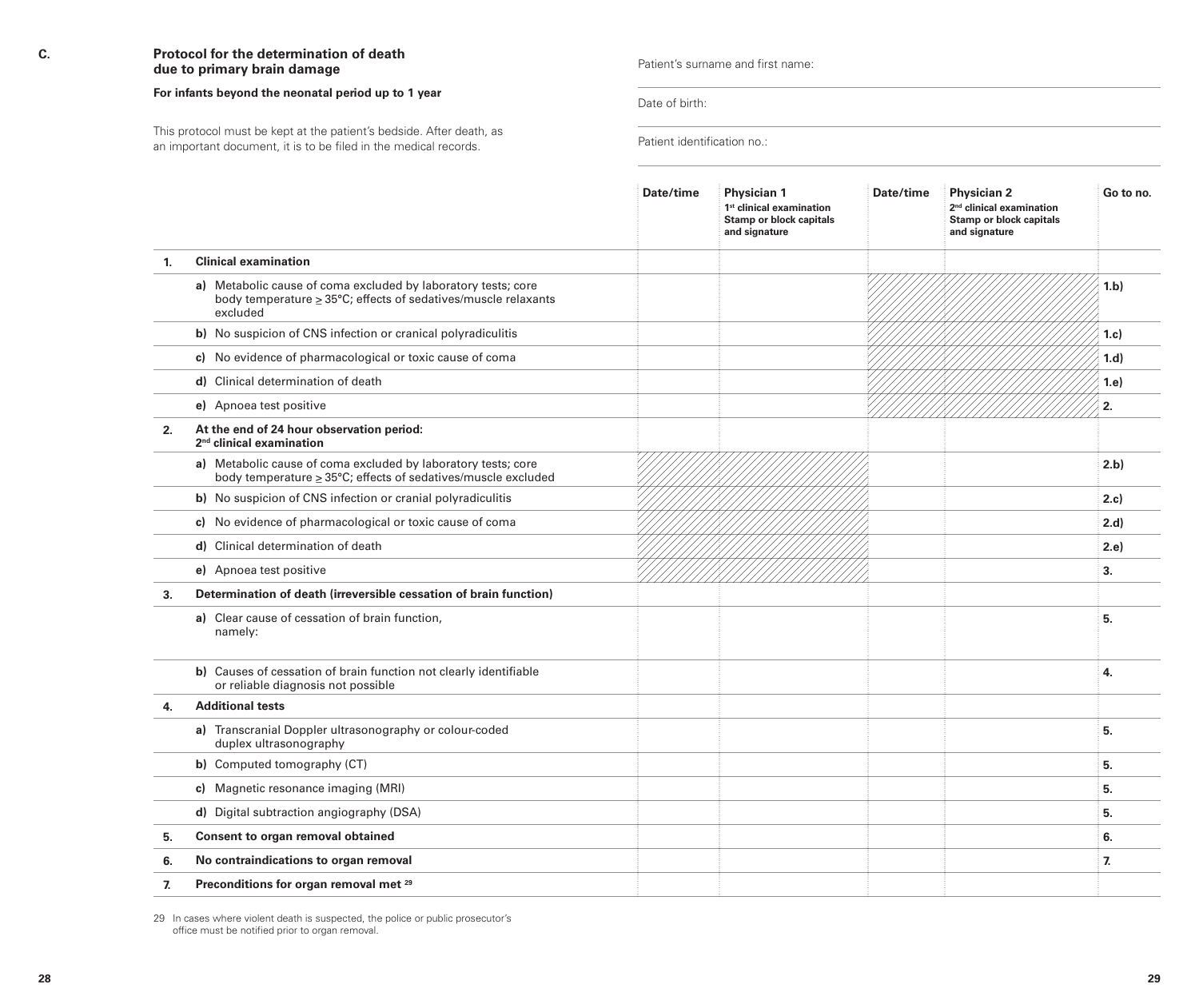# **C. Protocol for the determination of death after permanent cardiac arrest (NHBD)**

#### **For children over 1 month old and adults**

This protocol must be kept at the patient's bedside.<br>After death, as an important document, it is to be filed in the medical records. Patient identification no.:

Patient's surname and first name:

Date of birth:

|    |                                                                                                                                                                                                                                                                                                | Date/time | Physician 1<br><b>Stamp or block capitals</b><br>and signature | <b>Physician 2</b><br><b>Stamp or block capitals</b><br>and signature | Go to no. |
|----|------------------------------------------------------------------------------------------------------------------------------------------------------------------------------------------------------------------------------------------------------------------------------------------------|-----------|----------------------------------------------------------------|-----------------------------------------------------------------------|-----------|
| 1. | No spontaneous circulation for at least 20 minutes despite<br>resuscitation measures (Maastricht category 1 or 2)                                                                                                                                                                              |           |                                                                |                                                                       |           |
| 2. | Reason for withholding resuscitation measures<br>(Maastricht category 3):                                                                                                                                                                                                                      |           |                                                                |                                                                       |           |
| 3. | Cardiac arrest first determined by physician by means of<br>transthoracic echocardiography (TTE)<br>(absence of cardiac activity in four-chamber view or from<br>subxiphoid position)                                                                                                          |           |                                                                |                                                                       |           |
| 4. | Death determined by physician after cardiac arrest lasting<br>10 minutes without resuscitation                                                                                                                                                                                                 |           |                                                                |                                                                       | 5.        |
| 5. | Institution of medical measures for organ preservation and<br>assessment of donor suitability, from the diagnosis of death<br>until a decision is taken by the close relatives, or until<br>organ removal in cases where consent has already been<br>granted, for a maximum period of 72 hours |           |                                                                |                                                                       | 6.        |
| 6. | Relatives informed about the organ removal process<br>In the case of Maastricht category 3 donors, information about the<br>institution of medical measures and the organ donation<br>process must be provided prior to the withdrawal of treatment<br>and cardiac arrest.                     |           |                                                                |                                                                       | 7.        |
| 7. | Consent to organ removal obtained and presumed wishes<br>regarding organ-preserving measures determined                                                                                                                                                                                        |           |                                                                |                                                                       | 8.        |
| 8. | No contraindications to organ removal                                                                                                                                                                                                                                                          |           |                                                                |                                                                       | 9.        |
| 9. | Preconditions for organ removal met 30                                                                                                                                                                                                                                                         |           |                                                                |                                                                       |           |

<sup>30</sup> In cases where violent death is suspected, the police or public prosecutor's office must be notified prior to organ removal.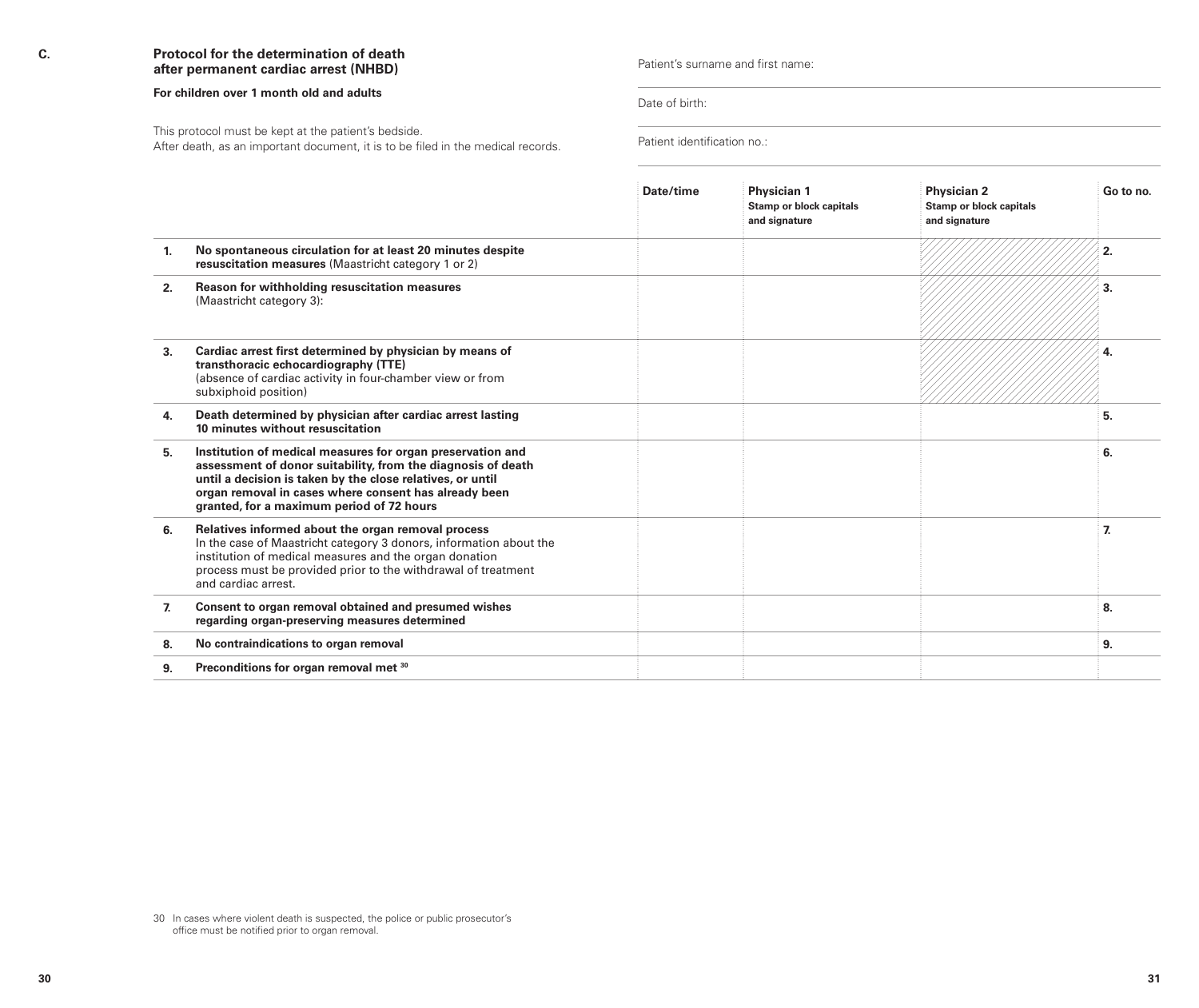**D. Flow chart: determination of death due to primary brain damage**

#### **D. Flow chart: determination of death after cardiac arrest Maastricht categories 1 and 2**



1) Prior to the determination of death, organ-preserving measures are not to be applied for more than 2 days from the time of the decision (change in treatment goal). 2) After the determination of death, organ-preserving measures are not to be continued

for more than 72 hours.



1) Discussion may also take place after the determination of death. Organ-preserving measures are not to be applied for more than 72 hours after death.

2) No earlier than 10 minutes after withdrawal of resuscitation measures.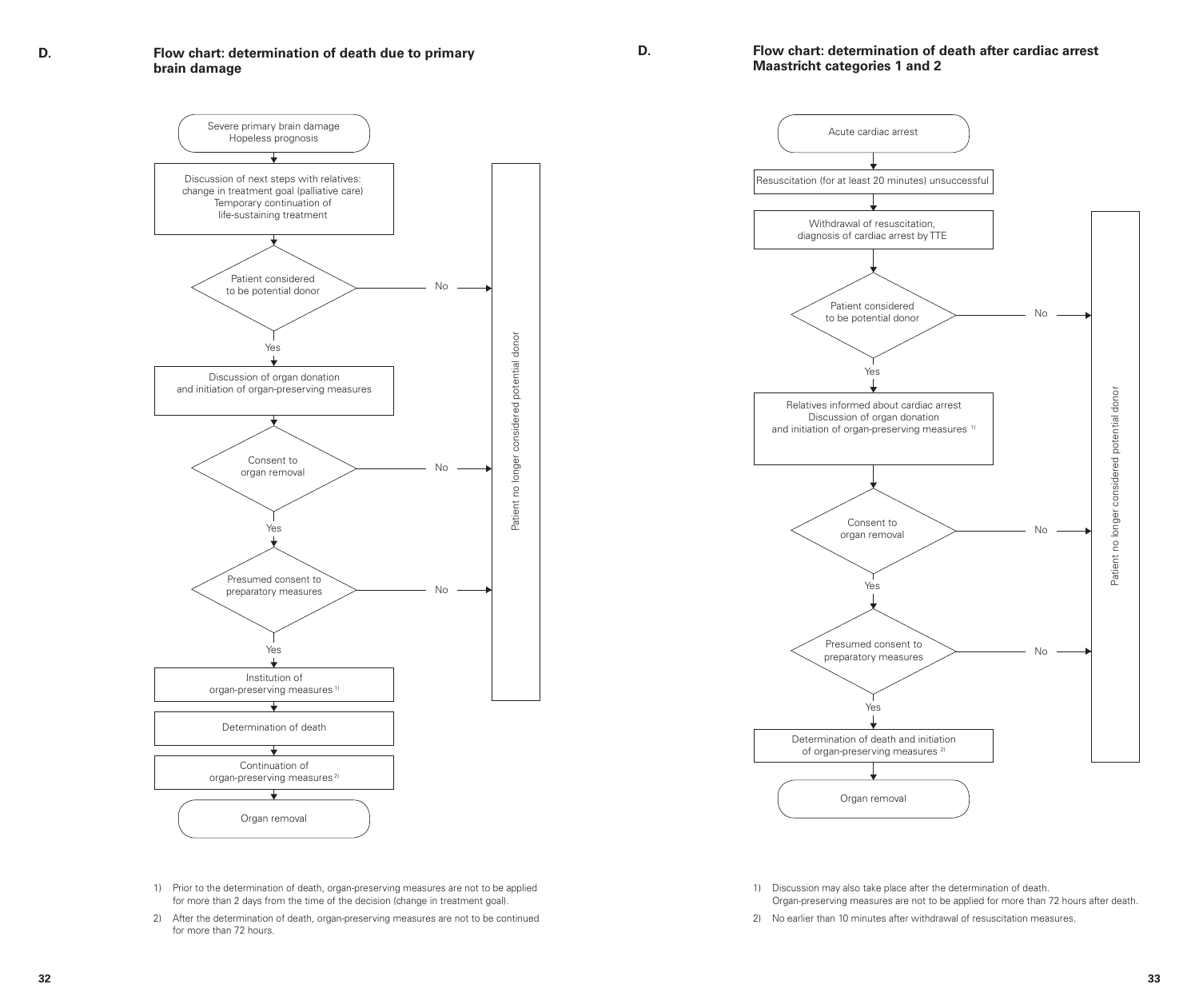#### **E. References**

Bernat J.L. The Whole-Brain Concept of Death Remains Optimum Public Policy. Journal of Law, Medicine & Ethics 34 no.1 (2006): 35 –43 Boniolo G. Death and transplantation: Let's try to get things methodologically straight: In: Bioethics 21, 1, 2007; 32 –40 Brill R. Bigos D. Apnea threshold and pediatric brain death. Crit Care Med 2000; 28: 1257 Busl M. K.; Greer D.M. Pitfalls in the Diagnosis of Brain Death. Neurocrit Care 2009; 11:276 – 287 Elkins L.J. Inhalational anesthesia for organ procurement: potential indicators for administering inhalational anesthesia in the brain-dead organ donor. AANA J 2010; 78: 293 – 299 Joffe A.R. Kolski H. Duff J. deCaen A.R. A 10-Month-Old Infant With Reversible Findings of Brain Death. Pediatric Neurology Vol. 41 No 5; 2009: 378 –382 Kesselring A. Kainz M. Kiss A. Traumatic Memories of Relatives Regarding Brain Death, Request for Organ Donation and Interactions with Professionals in the ICU. American Journal of Transplantation 2006; 6: 1– 7 Kootstra G.; Daemen J.H.; Oomen A.P. Categories of non-heart-beating donors. Transplantation proceedings 1995; 27 (5): 289 Kushf G. A Matter of Respect: A Defense of the Dead Donor Rule and of a «Whole Brain» Criterion for Determination of Death, in: Journal of Medicine and Philosophy, 35, 3, 2010; 330 –364 Lustbader D. O'Hara D. Wijdicks E.F. M. et al. Second brain death examination may negatively affect organ donation. Neurology 2011; 76:119 Machado C. Pérez-Nellar J. Estevez M. and Gonzalez E. et al. Evidence-based guideline update: Determining brain death in adults: Report of the Quality Standards Subcommittee of the American Academy of Neurology. Neurology 2011; 76, 307 President's Council on Bioethics. Controversies in the Determination of Death. Washington DC, 2008 (http://bioethics.georgetown.edu/pcbe/reports/death) Radya M. Verheijde J. McGregor J. Scientific, legal, and ethical challenges of end-of-life organ procurement in emergency medicine, in: Resuscitation, 81, 9, 2010, 1069 –1078 Siminoff L.A. et al. Factors Influencing Families' Consent for Donation of Solid Organs for Transplantation, JAMA, July 4, 2001-Vol 286 No.1: 71 –77 Saposnik G, Basile VS, Young B. Movements in Brain Death: A Systematic Review. Can J Neurol Sci 2009; 36:154 –60 Wijdicks E.F.M. Varelas P.N. Gronseth G.S. et al. Evidence-based guideline update: Determining brain death in adults: Report of the Quality Standards Subcommittee of the American Academy of Neurology June 8; 2010 74:1911 –1918 Wijdicks E.F.M. The Diagnosis of Brain Death. Current Concepts. N Engl J Med. Vol. 344, NO 16; 2001: 1215–1221